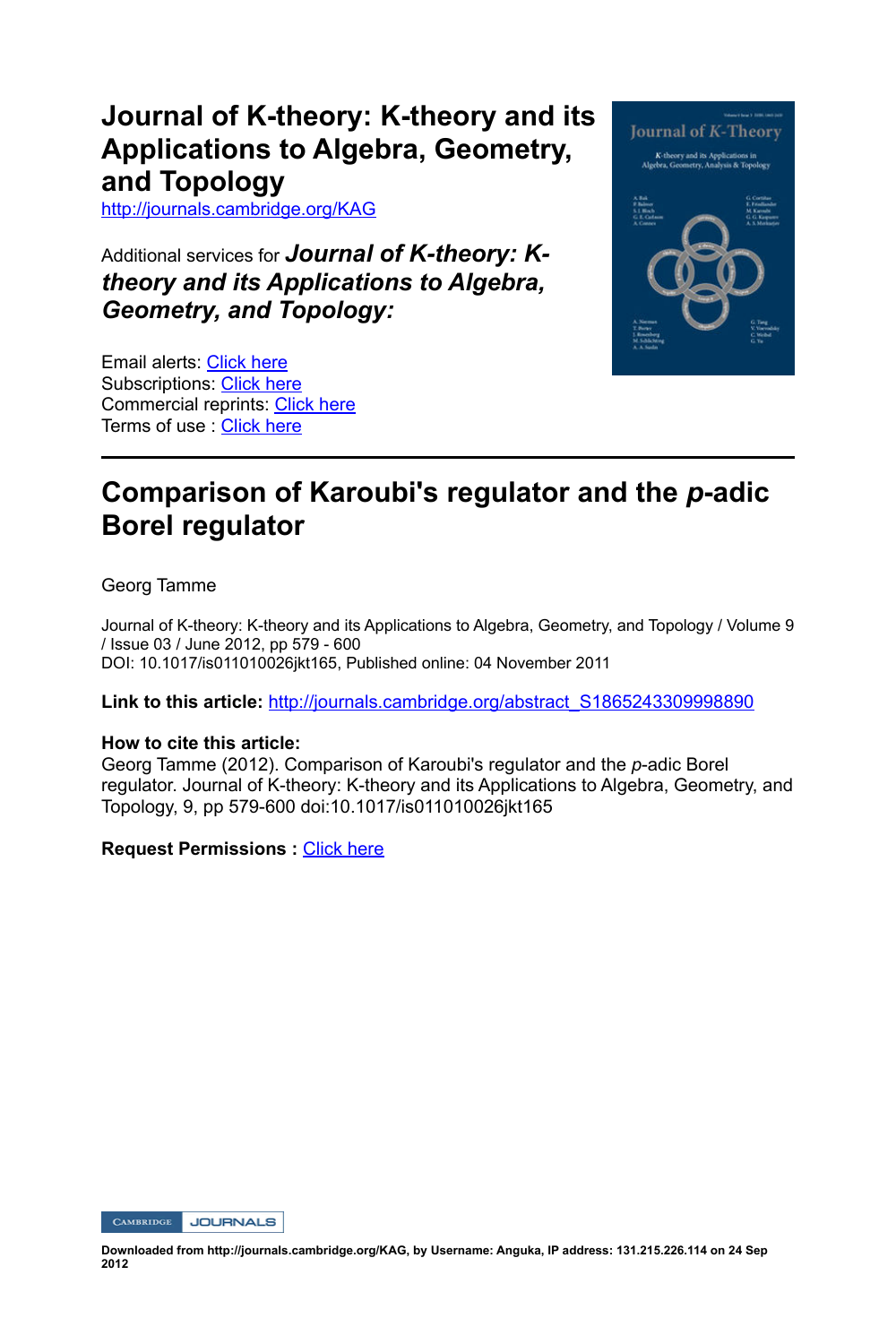## Comparison of Karoubi's regulator and the p-adic Borel regulator

by

## GEORG TAMME

#### Abstract

In this paper we prove the  $p$ -adic analogue of a result of Hamida [11], namely that the p-adic Borel regulator introduced by Huber and Kings for the Ktheory of a  $p$ -adic number field equals Karoubi's  $p$ -adic regulator up to an explicit rational factor.

*Key Words:* p-adic regulator, relative Chern character, Karoubi's regulator, local field, Lazard isomorphism

*Mathematics Subject Classification 2010:* 19F27, 19D55 (primary); 11S70, 32P05, 32A10 (secondary)

### **Contents**

| $\mathbf{1}$ |     | Karoubi's $p$ -adic regulator                                                        | 582 |
|--------------|-----|--------------------------------------------------------------------------------------|-----|
|              | 1.1 |                                                                                      |     |
|              | 1.2 | The regulator $\ldots \ldots \ldots \ldots \ldots \ldots \ldots \ldots \ldots$       | 583 |
| 2            |     | An explicit description of the $p$ -adic Borel regulator                             | 585 |
|              | 2.1 | The construction of the <i>p</i> -adic Borel regulator $\ldots \ldots \ldots \ldots$ | 585 |
|              | 2.2 |                                                                                      | 587 |
| 3            |     | <b>Comparison of the two regulators</b>                                              | 590 |
|              |     |                                                                                      |     |
|              |     | A Integration on the standard simplex                                                | 591 |
|              |     |                                                                                      | 591 |
|              |     |                                                                                      | 593 |

## References 598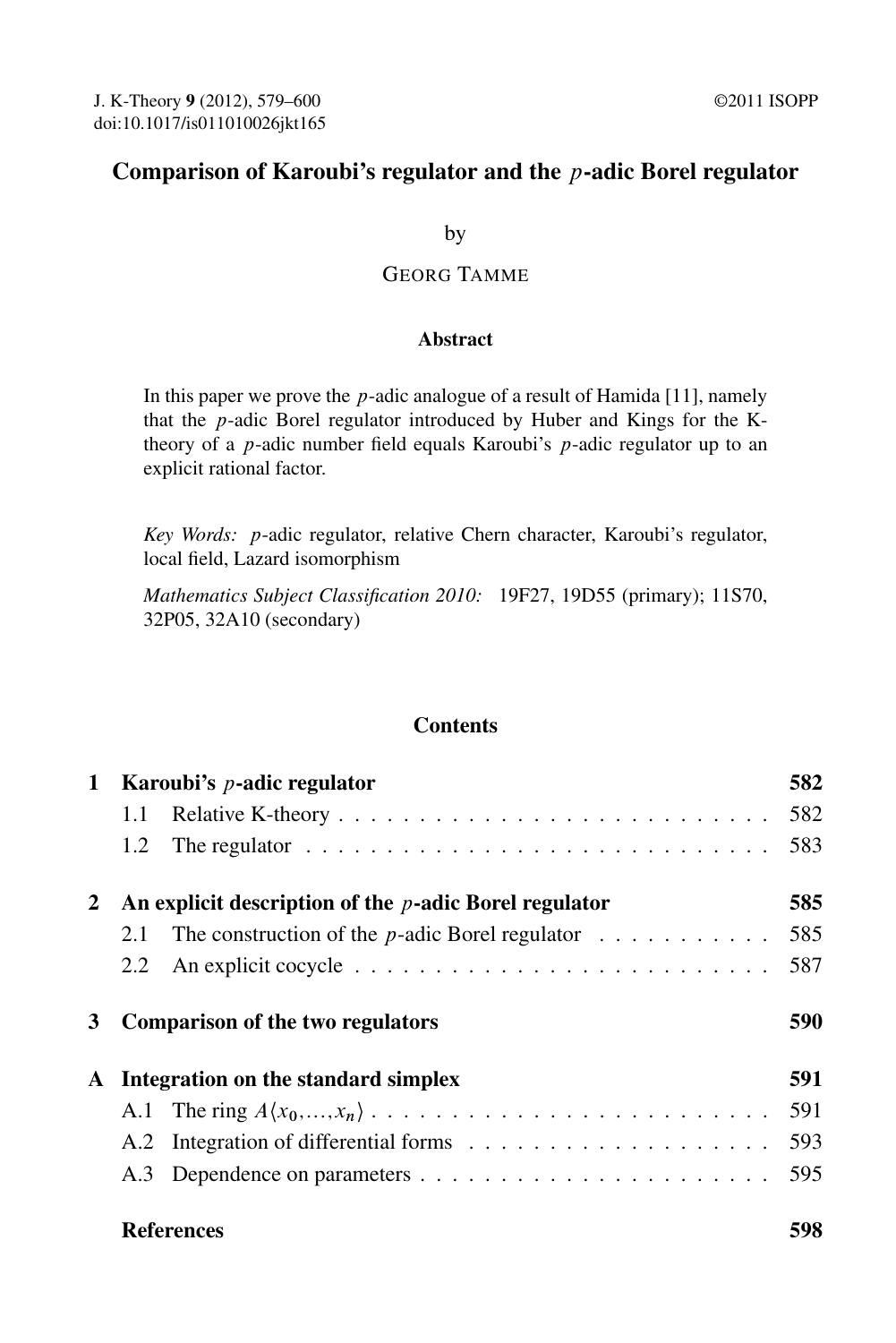#### Introduction

In a series of papers [16, 17, 18] Karoubi introduced topological and relative Kgroups for Banach algebras A and constructed a relative Chern character

$$
ch_n^{\text{rel}}: K_n^{\text{rel}}(A) \to HC_{n-1}^{\text{top}}(A)
$$

mapping the relative K-theory to continuous cyclic homology. His construction is quite explicit in nature and works equally well in the classical case of Banach algebras over  **or**  $**C**$  **as well as for ultrametric Banach algebras. He also pointed** out that one could use his relative Chern character for the construction of regulators.

Regulators are intimately connected with special values of L-functions through conjectures of Beilinson, Bloch-Kato, Perrin-Riou, etc., and a deep understanding of regulators is an important step towards a proof of these (see e.g. [1, 4, 5]).

For the field of complex numbers Hamida [12] showed that one can reconstruct Borel's regulator [3]

$$
K_{2n-1}(\mathbf{C}) \to \mathbf{C}
$$

from the relative Chern character for  $C$  considered as a Banach algebra and thereby got explicit representatives for the Borel regulator in group cohomology.

More generally, one can prove a comparison result for a suitably generalized version of Karoubi's relative Chern character and the Beilinson regulator for smooth varieties over  $Q$  [25]. Thus one might hope that the relative Chern character gives a unifying frame for the study of both, classical and  $p$ -adic, regulators. Since the  $p$ -adic analogue of Beilinson's regulator is the rigid syntomic regulator [2] there should also be a comparison result for Karoubi's relative Chern character and the syntomic regulator for smooth varieties over a  $p$ -adic field. So far this is not known in general and in this paper we treat the case of a finite extension of  $\mathbf{Q}_p$ .

Let  $K$  be such an extension. In [14] Huber and Kings introduce the socalled *p*-adic Borel regulator  $b_p: K_{2n-1}(K) \to K$  and relate it with the syntomic regulator, hence by a result of Nizioł via Bloch-Kato's exponential map also with Soulé's étale regulator. The definition of  $b<sub>p</sub>$  parallels Borel's construction of his regulator  $K_{2n-1}(\mathbb{C}) \to \mathbb{C}$ , only that the van Est isomorphism is replaced by the Lazard isomorphism  $H_{1a}^{2n-1}(\text{GL}_N(R), K) \simeq H^{2n-1}(\mathfrak{gl}_N, K)$  between locally analytic group cohomology and Lie algebra cohomology. The  $p$ -adic regulator is then induced from the "same" primitive element in Lie algebra cohomology that shows up in the construction of the classical Borel regulator.

Our main result is:

**Theorem** *Fix*  $n > 1$ *. Under the identification*  $K_{2n-1}^{rel}(K)_{\mathbf{Q}} \cong K_{2n-1}(K)_{\mathbf{Q}}$  *Karoubi's regulator equals*  $\frac{(-1)^{n-1}}{(n-1)!(2n-1)}$  $\frac{(-1)^n}{(n-1)!(2n-2)!}b_p.$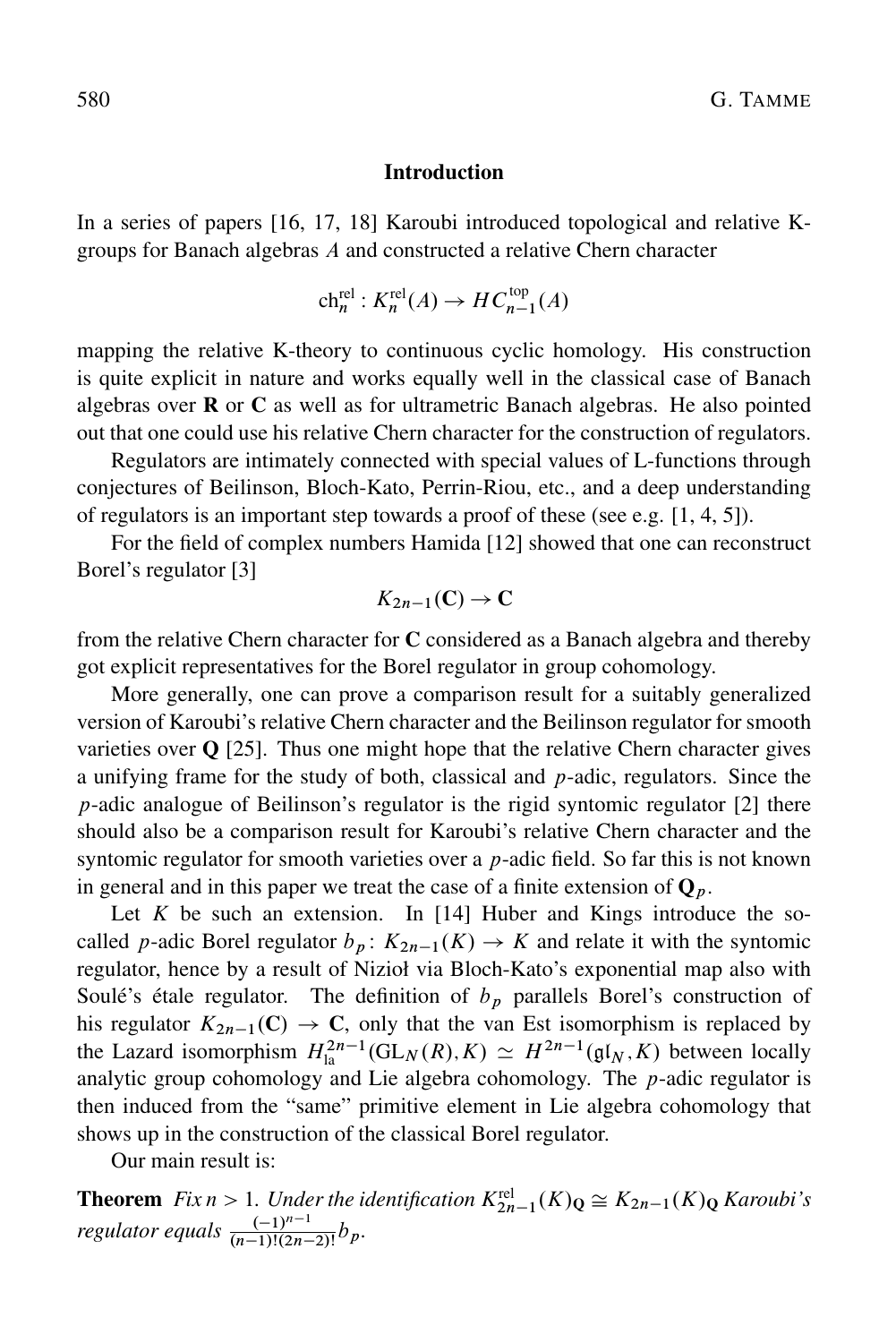Note that the constant factor appearing in the comparison is a rational number. This is remarkable since the constructions of both regulators are of a transcendental nature.

To prove the Theorem we use Hamida's explicit description of Karoubi's regulator [13]. We show that Hamida's cocycle is in fact locally analytic and compute its image in Lie algebra cohomology under the Lazard map using the formula for the latter obtained by Huber and Kings [14].

In a forthcoming paper we will generalize the relative Chern character to all smooth separated schemes of finite type over the ring of integers in  $K$  and obtain explicit formulas for the cocycles in a slightly different manner (cf. [25, Part II]).

The present paper had its origin in a remark of Karoubi that the  $p$ -adic Borel regulator should be directly related to his regulator which led to the preprint [24]. In the meantime Hamida's cocycle was independently studied by Choo and Snaith [7] with the aim of deriving a formula for the regulator well suited for computer computations. Whereas they also obtain the continuity of Hamida's cocycle, for our comparison we need the stronger result of local analyticity.

The paper is organised as follows: The first section recalls the relevant definitions and facts about relative K-theory and Karoubi's construction as well as Hamida's results. In the second section we recall the construction of the padic Borel regulator and compute the image of Hamida's cocycle under the Lazard isomorphism. The comparison of the regulators is deduced from this in Section 3.

Since the explicit cocycles involve the integration of a  $p$ -adic differential form over the standard simplex, we have included an appendix where the technical questions of integration are discussed. The reader is encouraged to compare this with the method of Choo and Snaith [7] based on nice explicit computations of integrals.

The results presented here are part of my Ph.D. thesis at the Universität Regensburg [25]. I would like to thank Guido Kings for suggesting this topic to me and for several helpful discussions about the Lazard isomorphism. Furthermore I would like to thank Amnon Besser for his interest in my work and some hints concerning the syntomic regulator. I am thankful to the referee for several remarks improving the exposition of the article.

*Notation.* For  $n \in \mathbb{N}_0 = \{0, 1, 2, ...\}$  we denote by [n] the finite set  $\{0, \ldots, n\}$ with its natural order. The category of finite ordered sets with monotone maps as morphisms is the *simplicial category*.

If G is a discrete group we denote by BG the simplicial set  $[n] \mapsto B_nG = G^{\times n}$ with faces and degeneracies as in [20, B.12]. If  $G_*$  is a simplicial group  $BG_*$ denotes the diagonal of the bisimplicial set ([n],[m])  $\mapsto$   $B_nG_m$ . By abuse of notation we denote the geometric realization by the same symbol and call it the *classifying*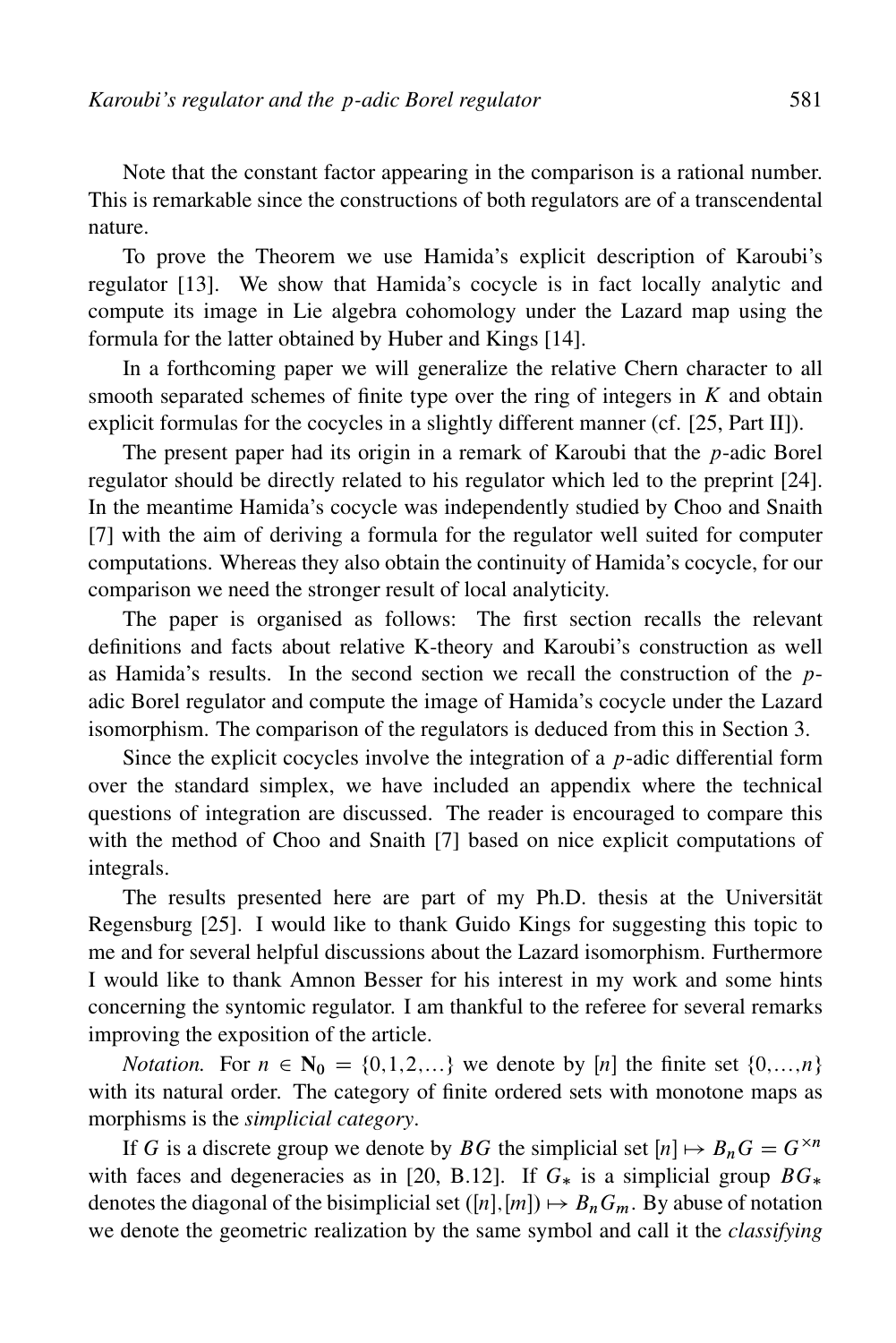*space* of the (simplicial) group.

#### 1. Karoubi's  $p$ -adic regulator

#### *1.1. Relative K-theory*

Topological K-theory of ultrametric Banach rings was originally introduced by Karoubi and Villamayor in [19] and further studied by Calvo in [6]. In this section we recall the definitions of topological and relative K-theory in the form given in [16].

Let  $A$  be an ultrametric Banach ring (cf. [6]), i.e. a ring  $A$  equipped with an ultrametric "quasi-norm"  $\|.\| : A \to \mathbf{R}_+$  verifying  $\|a\| = 0 \iff a = 0$ ,  $||a|| = |-a||$ ,  $||ab|| \le ||a|| ||b||$ ,  $||a + b|| \le \max{\{||a||, ||b||\}}$ , for which it is complete. Let  $A\langle x_0,...,x_n \rangle$  denote the ring of power series  $\sum_{I \in \mathbb{N}_0^{n+1}} a_I x^I$  with  $a_I \in A$ ,  $x = (x_0,...,x_n)$ , and  $||a_I||/|I| \xrightarrow{|I| \to \infty} 0$  for every  $r \in \mathbb{N}_0$ .  $A\langle x_0,...,x_n\rangle$  is an ultrametric Fréchet ring where the topology is given by the family of seminorms  $p_r$ ,  $r \in \mathbb{N}_0$ ,  $p_r(\sum a_I x^I) = \sup_I ||a_I|| \cdot |I|^r$ .

Let  $I_n \subset A\langle x_0,...,x_n\rangle$  be the principal ideal generated by  $x_0 + \cdots + x_n - 1$ and define  $A_n := A\langle x_0, \ldots, x_n \rangle / I_n$ .  $A_*$  defines a simplicial ring with faces  $\partial_i$  and degeneracies  $s_i$  induced by

$$
\partial_i(x_j) = \begin{cases}\n x_j & \text{if } j < i, \\
0 & \text{if } j = i, \\
x_{j-1} & \text{if } j > i,\n\end{cases} \quad s_i(x_j) = \begin{cases}\n x_j & \text{if } j < i, \\
x_i + x_{i+1} & \text{if } j = i, \\
x_{j+1} & \text{if } j > i.\n\end{cases}
$$

(see the Appendix for details).

By [17, 6.17] the natural map of classifying spaces  $BGL(A) \rightarrow BGL(A_*)$ induces a homotopy fibre sequence

$$
(\operatorname{GL}(A_*)/\operatorname{GL}(A))^+ \xrightarrow{\theta} \operatorname{BGL}(A)^+ \to \operatorname{BGL}(A_*)
$$
(1.1)

where  $(.)^+$  is Quillen's +-construction with respect to the maximal perfect normal subgroup of the fundamental group and  $\theta$  is induced by the map of simplicial sets  $GL(A_n) \ni \sigma \mapsto (\sigma(0)\sigma(1)^{-1},...,\sigma(n-1)\sigma(n)^{-1}) \in B_nGL(A) = GL(A)^{\times n}$ . Here  $\sigma(i) = (i)^* \sigma$  where  $(i) : [0] \rightarrow [n]$  is the morphism in the simplicial category that sends  $0 \in [0]$  to  $i \in [n]$  ("the value of  $\sigma$  on the i<sup>th</sup> vertex of the standard simplex").

For  $n \geq 1$ , the relative, algebraic, and topological K-groups of A are by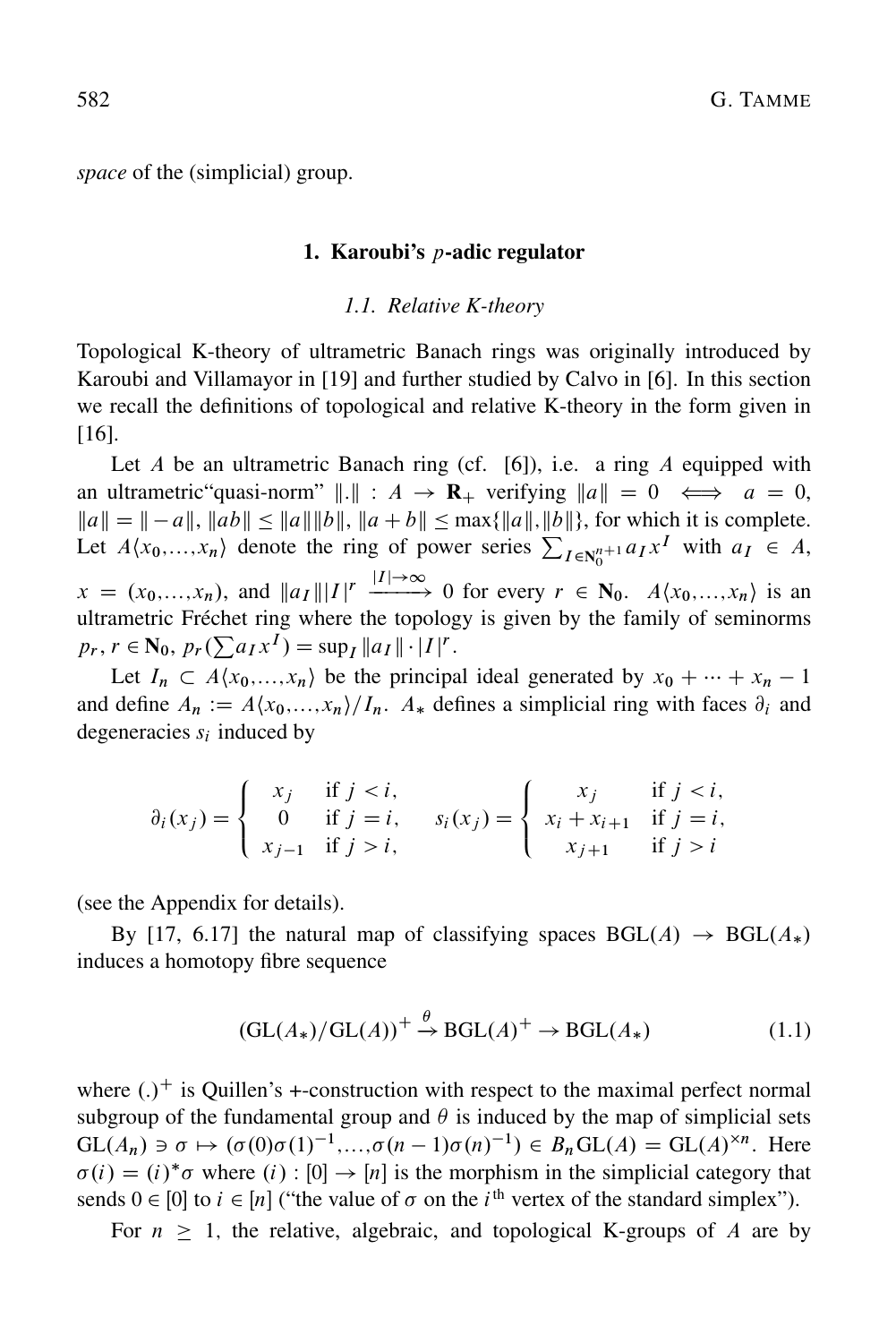definition (cf. [16, 18])

$$
K_n^{\text{rel}}(A) := \pi_n \big( (\text{GL}(A_*) / \text{GL}(A))^{+} \big),
$$
  
\n
$$
K_n(A) := \pi_n \big( \text{BGL}(A)^+ \big),
$$
 and  
\n
$$
K_n^{\text{top}}(A) := \pi_n \big( \text{BGL}(A_*) \big).
$$

In particular, (1.1) gives a long exact sequence

$$
\cdots \to K_n^{\text{rel}}(A) \to K_n(A) \to K_n^{\text{top}}(A) \to K_{n-1}^{\text{rel}}(A) \to \dots
$$

*Remark* As was mentioned by Karoubi [18, 5.7] Calvo's methods [6] show that one can impose different convergence conditions on the power series appearing in the definition of the topological K-groups. Detailed arguments in the case of overconvergent power series are provided in [25, Section 7.1].

We are particularly interested in the case where  $A = K$  is a finite extension of  $\mathbf{Q}_p$  with residue field k. In this situation Calvo shows that one has exact sequences [6, 3.3]

$$
0 \to K_n(k) \to K_n^{\text{top}}(K) \to K_{n-1}(k) \to 0.
$$

By Quillen's computation [21] the algebraic K-groups  $K_n(k)$  are finite for  $n \geq$ 1, hence the topological K-groups  $K_n^{\text{top}}(K)$  are finite for  $n \geq 2$ . In particular the canonical map  $K_n^{\text{rel}}(K)_{\mathbf{Q}} \to K_n(K)_{\mathbf{Q}}$  is an isomorphism for  $n \geq 2$  (here we write  $K_n^{\text{rel}}(K)_{\mathbf{Q}}$  for  $K_n^{\text{rel}}(K) \otimes_{\mathbf{Z}} \mathbf{Q}$  etc.). Furthermore, if R denotes the ring of integers in K there are canonical isomorphisms  $K_n^{\text{top}}(R) \xrightarrow{\simeq} K_n^{\text{top}}(k) \simeq K_n(k)$  [6, 2.1, 1.2]. The localization sequence in algebraic K-theory yields isomorphisms  $K_n(R)$   $\rightarrow$  $K_n(K)$  for  $n \geq 2$ . Putting everything together we have canonical isomorphisms  $(n \geq 2)$ 

$$
K_n^{\text{rel}}(R)_{\mathbf{Q}} \xrightarrow{\simeq} K_n(R)_{\mathbf{Q}}
$$
  
\n
$$
\downarrow \simeq \qquad \qquad \downarrow \simeq
$$
  
\n
$$
K_n^{\text{rel}}(K)_{\mathbf{Q}} \xrightarrow{\simeq} K_n(K)_{\mathbf{Q}}.
$$
 (1.2)

#### *1.2. The regulator*

The construction of the  $p$ -adic regulator is due to Karoubi. It uses the relative Chern character constructed by Karoubi [16, 17] and Connes-Karoubi [8].

Let K be a finite extension of  $\mathbf{Q}_p$  with ring of integers R and uniformizing parameter  $\pi$ . We denote the continuous cyclic homology of K with ground ring **Q** by  $HC_*^{top}(K)$ . Since we will not need the precise definition we do not recall it here (see e.g. [16]). Karoubi's relative Chern character then is a homomorphism ch<sup>rel</sup><sub>2n-1</sub>:  $K_{2n-1}^{\text{rel}}(K) \to HC_{2n-2}^{\text{top}}(K)$  (cf. [8, Théorème 3.6]).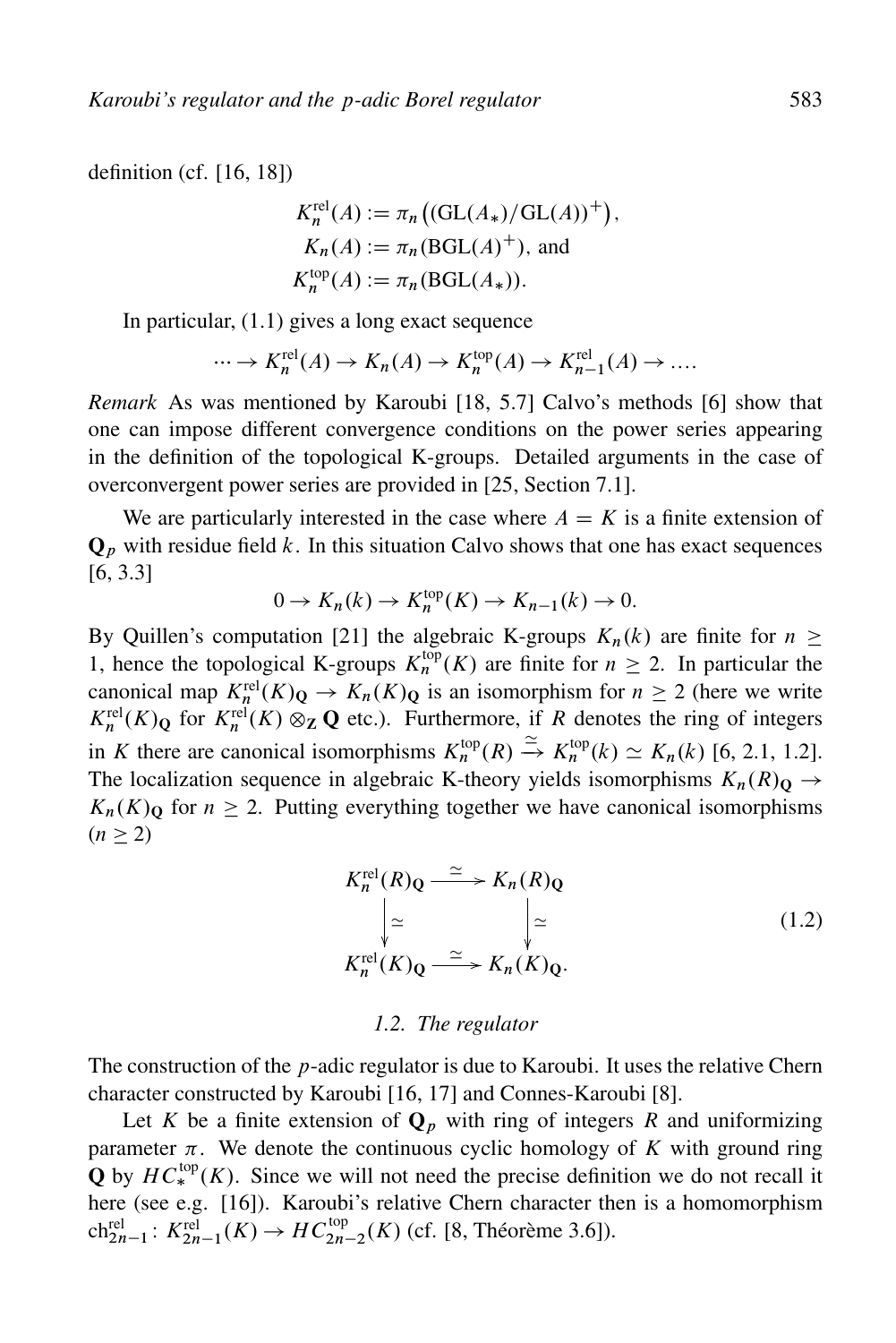**Definition 1.1** The *p*-adic regulator  $r<sub>p</sub>$  is defined to be the composition

$$
r_p: K^{\text{rel}}_{2n-1}(K) \xrightarrow{\text{ch}^{\text{rel}}_{2n-1}} HC^{\text{top}}_{2n-2}(K) \xrightarrow{S} HC^{\text{top}}_0(K) = K,
$$

where S is the  $(n - 1)$ -fold iterate of Connes' periodicity operator.

In order to compare the above regulator with the  $p$ -adic Borel regulator we need the explicit description of  $r_p$  given by Hamida which uses Goodwillie's relative Ktheory. We recall the relevant definitions and facts from [20, Ch. 11]. For a ring A and a two-sided ideal I in A denote by  $\mathcal{K}(A,I)$  the connected component of the basepoint of the homotopy fiber of BGL $(A)^+ \rightarrow BGL(A/I)^+$ . For  $n \geq 1$ ,  $K_n(A,I)$  is defined to be  $\pi_n(\mathcal{K}(A,I))$ . The space  $\mathcal{K}(A,I)$  has a Volodin model  $X(A, I)$  constructed as follows: For any ordering  $\gamma$  of  $\{1,...,n\}$  define  $T_n^{\gamma}(A, I)$  to be the subgroup  $\{1 + (a_{ij}) \in GL_n(A) \mid a_{ij} \in I \text{ if } i\}$ γ  $\neq j$  of GL<sub>n</sub>(A). Then  $X(A,I)$ is the union of classifying spaces  $\bigcup_{n,y} BT_n^{\gamma}(A,I)$  in BGL(A). We consider  $X(A,I)$ also as a simplicial subset of the simplicial set  $BGL(A)$ .

Proposition 1.2 ([20, Prop. 11.3.6, Cor. 11.3.8]) *There is a natural homotopy equivalence*  $X(A,I)^{+} \approx \mathcal{K}(A,I)$ *. In particular*  $K_n(A,I) = \pi_n(X(A,I)^{+})$ *. Moreover the direct sum of matrices induces an H-space structure on*  $X(A,I)^+$ *so that*  $K_n(A,I)$ <sup>Q</sup> *is isomorphic to the primitive part*  $Prim H_n(X(A,I), Q)$  *of the rational homology of*  $X(A,I)$  *via the Hurewicz homomorphism.* 

Now let  $A = R$  and  $I = \pi R$  the maximal ideal of R. Hamida proves the following

Proposition 1.3 ([13, Thm. 1.3]) *There exists an isomorphism*

$$
K_n(R,\pi R) \xrightarrow{\simeq} K_n^{\text{rel}}(R).
$$

*It is induced by the map of simplicial sets*

$$
\varphi: X(R, \pi R) \to \mathrm{GL}(R_*)/\mathrm{GL}(R) \tag{1.3}
$$

*that sends*  $(g_1,...,g_r) \in T^{\gamma}(R,\pi R)^{\times r} \subset X_r(R,\pi R)$  to  $\sum_{i=0}^r x_i g_{i+1} \cdots g_r \in GL(R_r)$ .

It is not a priori clear that  $\sum_{i=0}^{r} x_i g_{i+1} \cdots g_r$  is invertible in Mat $(R_r)$ . For a proof of a similar statement see Lemma 2.4. Now the explicit description of the regulator  $r_p$  is the following

Proposition 1.4 ([13, Prop. 2.1.3]) *The composition*

$$
K_{2n-1}(R, \pi R) \xrightarrow{\varphi} K_{2n-1}^{\text{rel}}(R) \to K_{2n-1}^{\text{rel}}(K) \xrightarrow{r_p} K
$$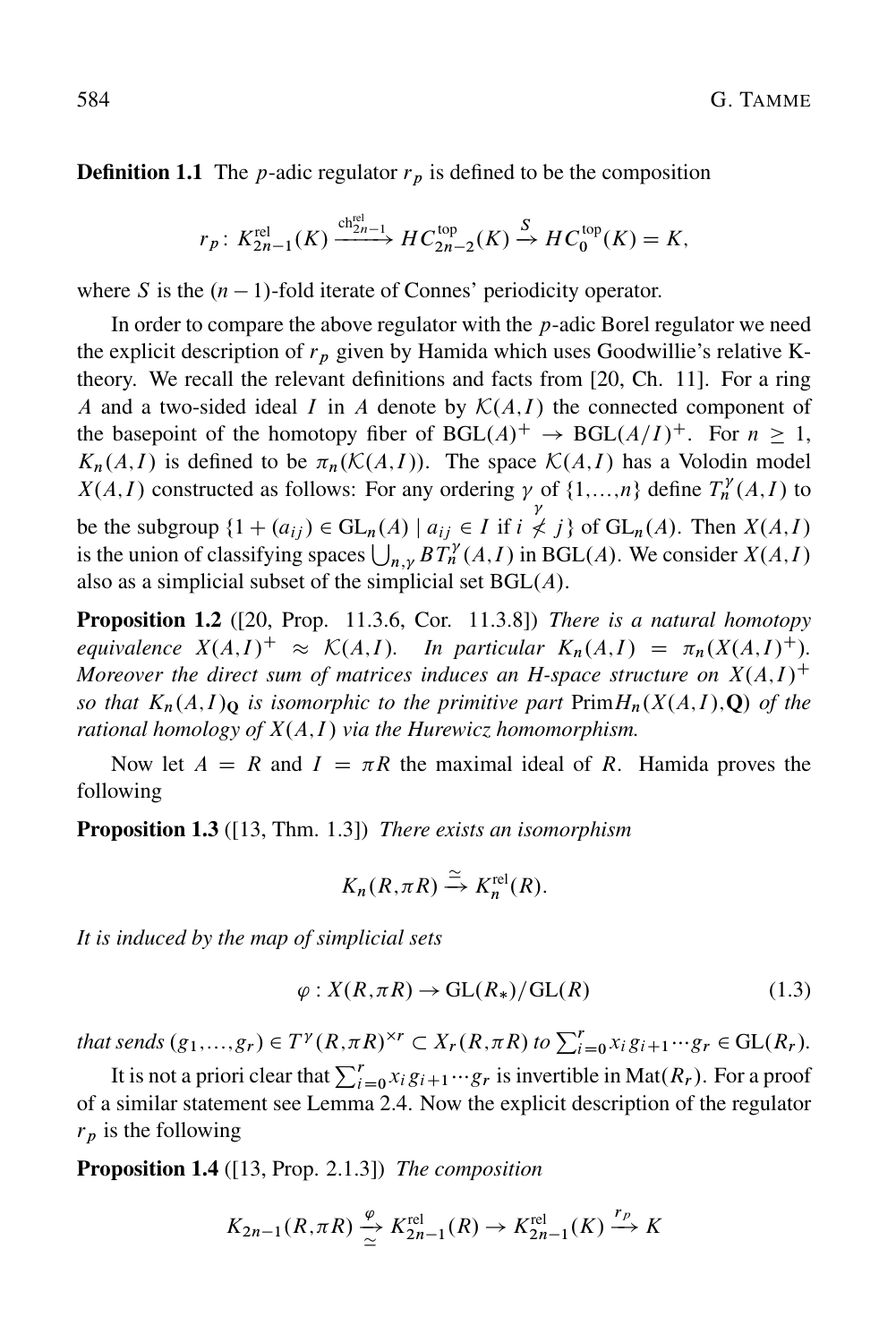*is equal to the composition*

$$
K_{2n-1}(R,\pi R) \to H_{2n-1}(X(R,\pi R),\mathbf{Z}) \xrightarrow{\phi} K,
$$

*where the first arrow is the Hurewicz map and is given by the simplicial cocycle that sends*  $(g_1,...,g_{2n-1}) \in T^{\gamma}(R,\pi R)^{\times(2n-1)}$  to

$$
\frac{(-1)^n (n-1)!}{(2n-1)!(2n-2)!} \text{Tr} \int_{\Delta^{2n-1}} (dv \cdot v^{-1})^{2n-1} \in K \tag{1.4}
$$

 $with \nu = \sum_{i=0}^{2n-1} x_i g_{i+1} \cdots g_{2n-1} \in GL(R_{2n-1}).$ 

See the Appendix for the definition of the integral.

#### 2. An explicit description of the  $p$ -adic Borel regulator

#### *2.1. The construction of the* p*-adic Borel regulator*

We recall the construction of the *p*-adic Borel regulator and the explicit description of the Lazard isomorphism, both due to Huber and Kings [14].

As before, K denotes a finite extension of  $\mathbf{Q}_p$  with ring of integers R and uniformizer  $\pi$ . Define  $U_N(R) = 1 + \pi \text{Mat}_N(R) \subset GL_N(R)$ . Denote by  $\mathfrak{gl}_N$  the K-Lie algebra of  $GL_N(R)$  viewed as a locally K-analytic Lie group and by  $\mathcal{O}^{\text{la}}(X)$ the ring of locally analytic functions on a locally  $K$ -analytic manifold  $X$ . We denote by  $H_{\text{la}}^*(\text{GL}_N(R), K)$  the *locally analytic group cohomology* defined as the cohomology of the complex associated with the cosimplicial K-vector space  $[p] \mapsto$  $\mathcal{O}^{la}(B_p GL_N(R)) = \mathcal{O}^{la}(GL_N(R)^{\times p})$ . Recall that the Lie algebra cohomology  $H^*(\mathfrak{gl}_N, K)$  is the cohomology of the complex  $\bigwedge^* \mathfrak{gl}_N^{\vee}$  with differential induced by the Lie bracket (see e.g. [26, Corollary 7.7.3]) where  $\mathfrak{gl}_N^{\vee}$  denotes the K-dual of  $\mathfrak{gl}_N$ .

Huber and Kings prove the following version of Lazard's Theorem:

Theorem 2.1 (Lazard, Huber–Kings) *There are isomorphisms*

$$
H_{\mathrm{la}}^k(\mathrm{GL}_N(R), K) \xrightarrow{\cong} H_{\mathrm{la}}^k(U_N(R), K) \xrightarrow{\cong} H^k(\mathfrak{gl}_N, K).
$$

*On the level of cochains the map to Lie algebra cohomology is induced by the map*

$$
\Phi: \mathcal{O}^{\mathrm{la}}(\mathrm{GL}_N(R)^{\times k}) \to \bigwedge^k \mathfrak{gl}_N^{\vee},
$$

*which is given on topological generators by*  $f_1 \otimes \cdots \otimes f_k \mapsto df_1(1) \wedge \cdots \wedge df_k(1)$ *, where*  $df(1)$  *is the differential of f at the unit element*  $1 \in GL<sub>N</sub>(R)$ *.*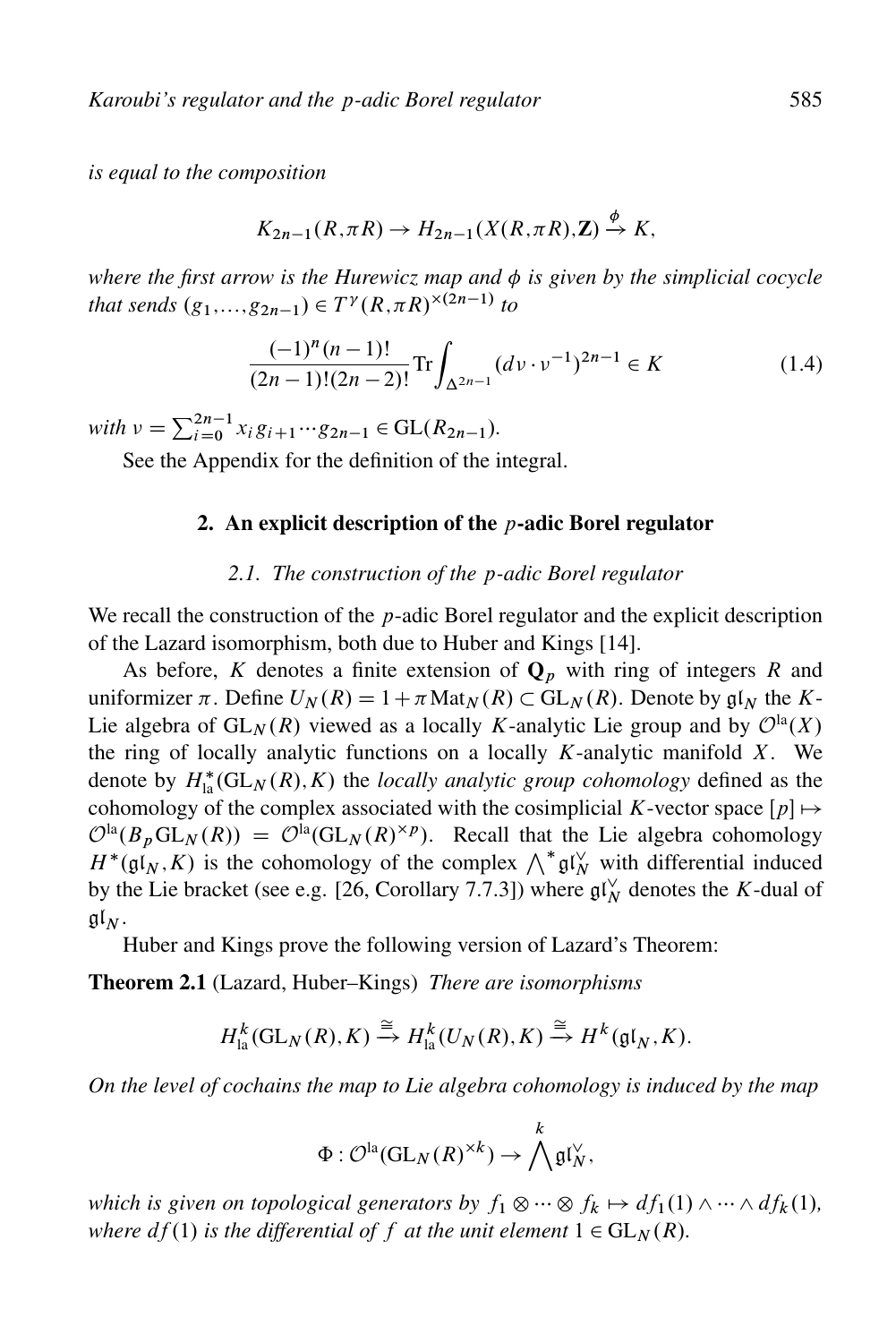This is proven in [14, Theorems 1.2.1 and 4.7.1], [15, Theorem 4.3.2].

**Definition 2.2** ([14, Definitions 0.4.5 and 1.2.3]) For  $n \leq N$  the (primitive) element  $p_n = p_{n,N} \in H^{2n-1}(\mathfrak{gl}_N, K)$  is the class represented by the cocycle

$$
X_1 \wedge \cdots \wedge X_{2n-1} \mapsto \frac{((n-1)!)^2}{(2n-1)!} \sum_{\sigma \in \mathfrak{S}_{2n-1}} \operatorname{sgn}(\sigma) \operatorname{Tr}(X_{\sigma(1)} \cdots X_{\sigma(2n-1)}).
$$

Here  $\mathfrak{S}_{2n-1}$  denotes the symmetric group on  $2n-1$  elements. Define  $b_{n,N} \in$  $H^{2n-1}(\mathrm{GL}_N(R), K)$  to be the image of  $p_{n,N}$  under the composition

$$
H^{2n-1}(\mathfrak{gl}_N,K)\stackrel{\cong}{\leftarrow} H_{\mathrm{la}}^{2n-1}(\mathrm{GL}_N(R),K)\to H^{2n-1}(\mathrm{GL}_N(R),K),
$$

where the right hand map is the canonical map from locally analytic to discrete group cohomology. Obviously, the  $b_{n,N}$  are compatible for different N.

The p*-adic Borel regulator* is the composition

$$
b_p: K_{2n-1}(R) \xrightarrow{\text{Hur.}} H_{2n-1}(\text{GL}(R), \mathbf{Q}) = \lim_{N \to \infty} H_{2n-1}(\text{GL}_N(R), \mathbf{Q}) \xrightarrow{\lim_{N \to \infty} b_{n,N}} K.
$$

In order to compare Hamida's cocycle with the primitive element  $p_n$  above via the Lazard isomorphism we need the following general formula for the map  $\Phi$  in Theorem 2.1, valid not just for functions of the form  $f_1 \otimes \cdots \otimes f_k$ . It is inspired by Guichardet-Wigner's formula for the van Est isomorphism [10, Appendice].

Consider  $GL_N(R)$  as a K-Lie group and let exp be the exponential map of  $GL_N(R)$  defined on a neighbourhood of zero in  $\mathfrak{gl}_N$ . For a locally analytic function  $f \in \mathcal{O}^{\text{la}}(\text{GL}_N(R)^{\times k})$  we define  $\Delta f \in \bigwedge^k \mathfrak{gl}_N^{\vee}$  by

$$
\Delta f(X_1,...,X_k) := \sum_{\sigma \in \mathfrak{S}_k} \text{sgn}(\sigma) \frac{d^k}{dt_1...dt_k} f(\exp(t_1 X_{\sigma 1}),..., \exp(t_k X_{\sigma k})) \Big|_{t_1 = \dots = t_n = 0}.
$$

Since  $exp(0) = 1$  and  $d exp(0) = id_{g1_M}$  one has for f of the special form  $f =$  $f_1 \otimes \cdots \otimes f_k$ 

$$
\frac{d}{dt_i} f(\exp(t_1 X_{\sigma 1}), \dots, \exp(t_k X_{\sigma k})) \Big|_{t_i=0} =
$$
  
=  $f_1(\exp(t_1 X_{\sigma 1})) \cdots df_i(1) (X_{\sigma i}) \cdots f_k(\exp(t_k X_{\sigma k}))$ 

and therefore

$$
\Delta f(X_1,...,X_k) = \sum_{\sigma \in \mathfrak{S}_k} \text{sgn}(\sigma) df_1(1)(X_{\sigma 1}) \cdots df_k(1)(X_{\sigma k})
$$
  
=  $df_1(1) \wedge \cdots \wedge df_k(1)(X_1,...,X_k) = \Phi(f)(X_1,...,X_k).$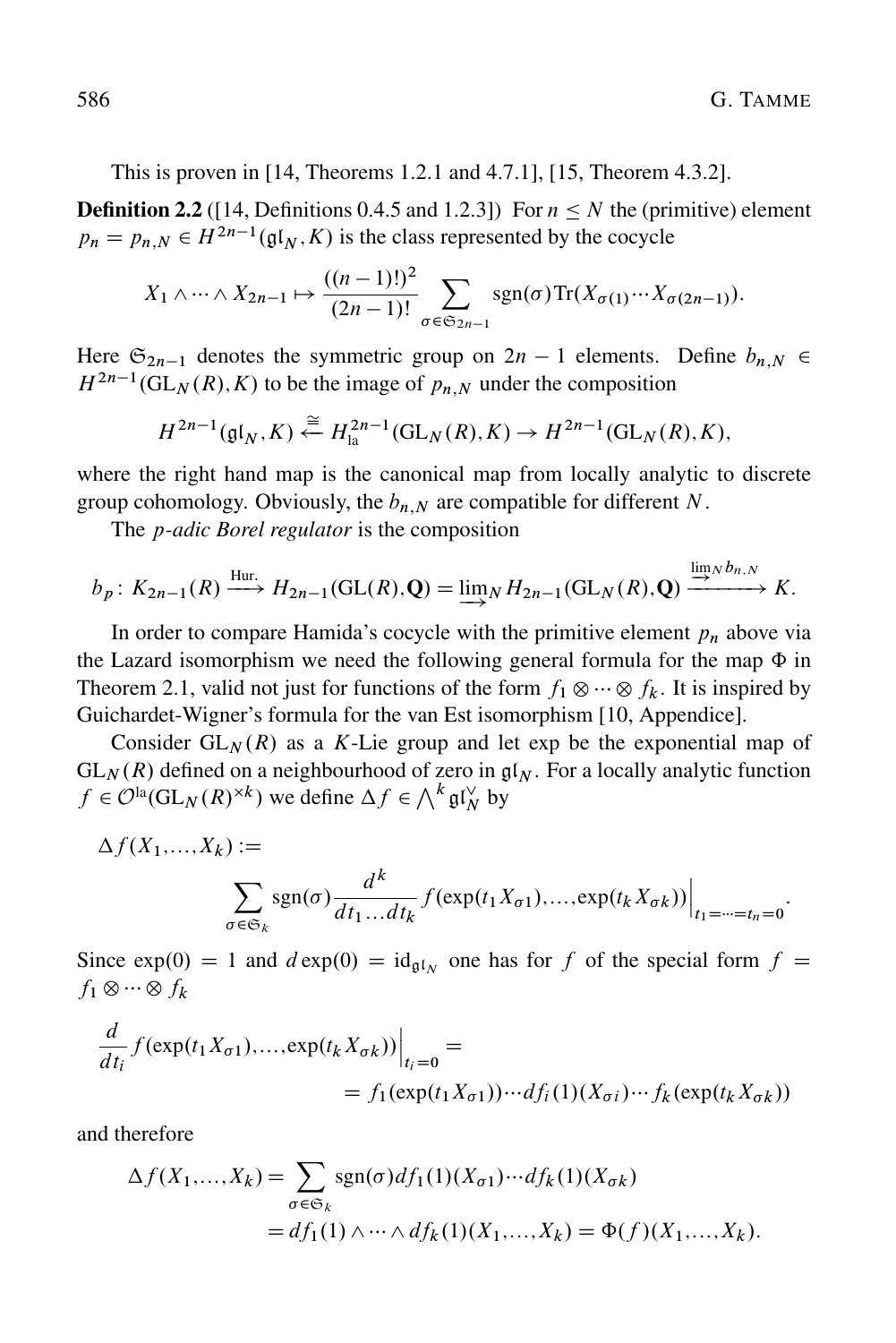The vector space  $\mathcal{O}^{la}(GL_N(R)^k)$  carries a natural locally convex topology [23, §12]. Using Proposition 12.4 of *loc. cit.* it is easy to see that both,  $\Phi$  and  $\Delta$ , are continuous for this topology. Since moreover the functions of the form  $f_1 \otimes \cdots \otimes f_k$ are topological generators of  $\mathcal{O}^{la}(GL_N(R)^{\times k})$ , we get:

**Corollary 2.3** The Lazard isomorphism  $H^k_{\text{la}}(\text{GL}_N(R), K) \stackrel{\simeq}{\to} H^k(\mathfrak{gl}_N, K)$  is in $duced by \Delta: \mathcal{O}^{la}(\mathrm{GL}_N(R)^{\times k}) \to \bigwedge^k \mathfrak{gl}_N^{\vee}.$ 

The same description applies for  $U_N(R)$  instead of  $GL_N(R)$ .

#### *2.2. An explicit cocycle*

Denote by ||. || the norm on the field K, normalized such that  $||p|| = p^{-1}$ . We extend the norm to Mat<sub>N</sub>(K) by  $||(A_{ij})_{i,j=1}^N|| = \sup_{i,j} ||A_{ij}||$ . This norm is submultiplicative, i.e. for matrices  $A, B \in Mat_N(K)$  we have  $||A \cdot B|| \le ||A|| \cdot ||B||$ .

Recall the ring  $R_n = R\langle x_0,...,x_n \rangle / (\sum x_i - 1)$  from Section 1.1.

**Lemma 2.4** Let  $g_1,...,g_n$  be elements of  $U_N(R)$ . Then  $v = \sum_{i=0}^n x_i g_{i+1} \cdots g_n$  is *invertible, i.e. lies in*  $GL_N(R_n)$ *.* 

Proof: Write  $g_{i+1} \cdots g_n = 1 - h_i$  with  $h_i \in \pi \text{Mat}_N(R)$ . Then  $v = \sum_{i=0}^n x_i$  $\sum_{i=0}^{n} x_i h_i = 1 - \sum_{i=0}^{n} x_i h_i = 1 - h$ . We show that  $\sum_{k \in \mathbb{N}} h^k$  converges in  $\text{Mat}_N(R\langle x_0,\ldots,x_n\rangle)$ . Its image in  $\text{Mat}_N(R_n)$  will be an inverse of  $\nu$ . Let  $p_r, r \in N_0$ , be the family of seminorms defining the Fréchet topology on  $R\langle x_0, ..., x_n \rangle$  (cf. Sections 1.1 and A.1) and extend  $p_r$  to matrices by taking the supremum of the seminorms of the coefficients. It follows from Proposition A.1 that  $Mat_N(R\langle x_0,...,x_n\rangle)$ is complete for the topology defined by this family of seminorms and hence it suffices to show that  $(h^k)_{k\in\mathbb{N}}$  is a zero sequence.

Now  $h^k$  is homogeneous of degree k and for any multiindex  $J = (j_0, \ldots, j_n)$ with  $|J| = k$  the coefficient of  $x^J$  in  $h^k$  is a sum of products of  $h_0, \ldots, h_n$  where each  $h_i$  appears exactly  $j_i$  times. From this and the submultiplicativity of  $\Vert . \Vert$  it follows that

$$
p_r(h^k) \le k^r \max_{|J|=k} \|h_0\|^{j_0} \cdots \|h_n\|^{j_n} \le k^r c^k
$$

where  $c := \max_{i=0,\dots,n} ||h_i|| < 1$  and J runs through multiindices in  $N_0^{n+1}$ . But  $k^r c^k$ tends to zero as k tends to infinity and so  $(h^k)_{k\in\mathbb{N}}$  is a zero sequence as wanted.  $\Box$ 

Recall from Definition 2.2 that the  $p$ -adic Borel regulator is induced by the compatible system of the  $b_{n,N} \in H^{2n-1}(\mathrm{GL}_N(R),K), N \geq n$ , which comes from a compatible system in locally analytic group cohomology (namely from the inverse image of the  $p_{n,N}$ ,  $N \ge n$ , under the Lazard isomorphism). By Theorem 2.1  $H_{\text{la}}^{2n-1}(\text{GL}_N(R), K) \simeq H_{\text{la}}^{2n-1}(U_N(R), K)$  and hence the p-adic Borel regulator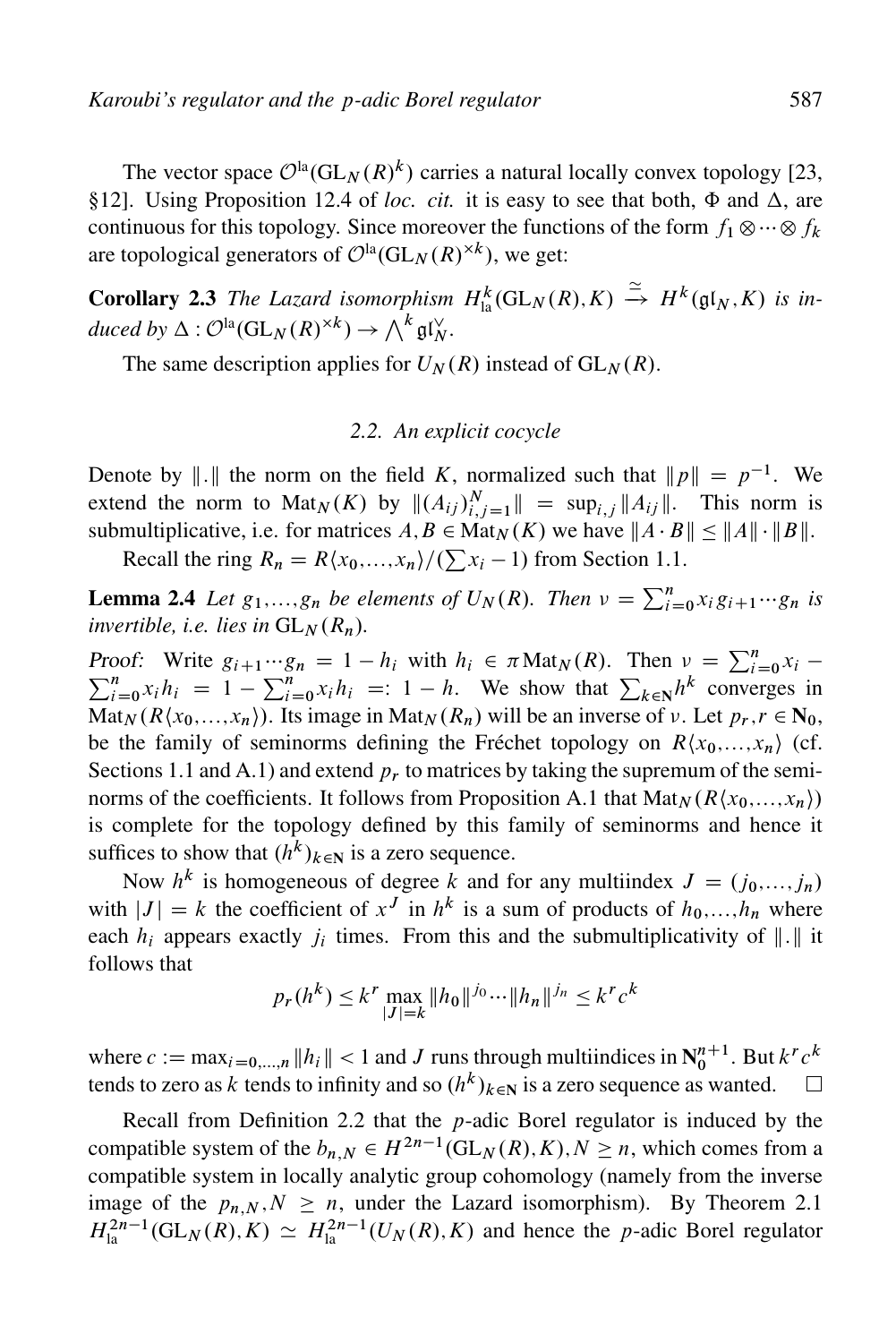is determined by a compatible system of locally analytic cocycles  $U_N(R)^{\times (2n-1)} \to$  $K.N \geq n$ .

**Theorem 2.5** *The p-adic Borel regulator*  $b<sub>p</sub>$  *is given by the compatible system of locally analytic cocycles*  $f_N: U_N(R)^{\times (2n-1)} \to K, N \geq n$ ,

$$
f_N(g_1,...,g_{2n-1}) = -\frac{((n-1)!)^2}{(2n-1)!} \text{Tr} \int_{\Delta^{2n-1}} (dv \cdot v^{-1})^{2n-1}
$$

*where*  $\nu = \nu(g_1,...,g_{2n-1}) = \sum_{i=0}^{2n-1} x_i g_{i+1} \cdots g_{2n-1} \in GL_N(R_{2n-1}).$ 

Proof: The compatibility of the  $f_N$  for different N is easy to check and we drop the index  $N$  in the following. The fact that  $f$  is locally analytic is proven in the Appendix (Proposition A.9). For the proof that f indeed defines a cocycle cf. [12, Prop. II 3.3.1].

We have to show that f is mapped to the primitive element  $p_n$  of Definition 2.2 under the Lazard isomorphism, i.e.  $\Delta(f) = p_n$ . To simplify notation write  $\partial_i := \frac{d}{dt_i}$  and  $\underline{t} := (t_1, \ldots, t_{2n-1})$ . We have

$$
\Delta(f)(X_1, ..., X_{2n-1}) = -\frac{((n-1)!)^2}{(2n-1)!} \sum_{\sigma \in \mathfrak{S}_{2n-1}} \operatorname{sgn}(\sigma) \partial_1 ... \partial_{2n-1} \Big|_{\underline{t}=0}
$$
  
Tr 
$$
\int_{\Delta^{2n-1}} (d\nu \cdot \nu^{-1})^{2n-1} (\exp(t_1 X_{\sigma 1}), ..., \exp(t_{2n-1} X_{\sigma(2n-1)})).
$$

By Proposition A.8 we may interchange differentiation and integration. Let us first consider the  $\sigma = 1$  summand. Write

$$
\omega := \sum_{i=0}^{2n-1} dx_i \exp(t_{i+1}X_{i+1}) \cdots \exp(t_{2n-1}X_{2n-1}),
$$
  

$$
\omega' := \sum_{i=0}^{2n-1} x_i \exp(t_{i+1}X_{i+1}) \cdots \exp(t_{2n-1}X_{2n-1}),
$$

and  $\eta := \omega \cdot \omega'^{-1}$ . Then

$$
(dv \cdot v^{-1})^{2n-1}(\exp(t_1 X_1), \dots, \exp(t_{2n-1} X_{2n-1})) = (\omega \cdot \omega'^{-1})^{2n-1} = \eta^{2n-1}.
$$

We calculate  $\partial_1...\partial_{2n-1}\eta^{2n-1} = \partial_1...\partial_{2n-2}\sum_{k=1}^{2n-1}\eta^{k-1}(\partial_{2n-1}\eta)\eta^{2n-1-k} = ...$ using the Leibniz rule repeatedly. Since  $\omega|_{t=0} = \sum_{i=0}^{2n-1} dx_i = 0$ , hence  $\eta|_{t=0} = 0$ , the only terms surviving after setting  $t = 0$  are those with exactly one  $\partial$  in front of each  $\eta$ :

$$
\partial_1 \dots \partial_{2n-1} \eta^{2n-1} \Big|_{\underline{t}=0} = \sum_{\tau \in \mathfrak{S}_{2n-1}} \partial_{\tau(1)} \eta \dots \partial_{\tau(2n-1)} \eta \Big|_{\underline{t}=0}.
$$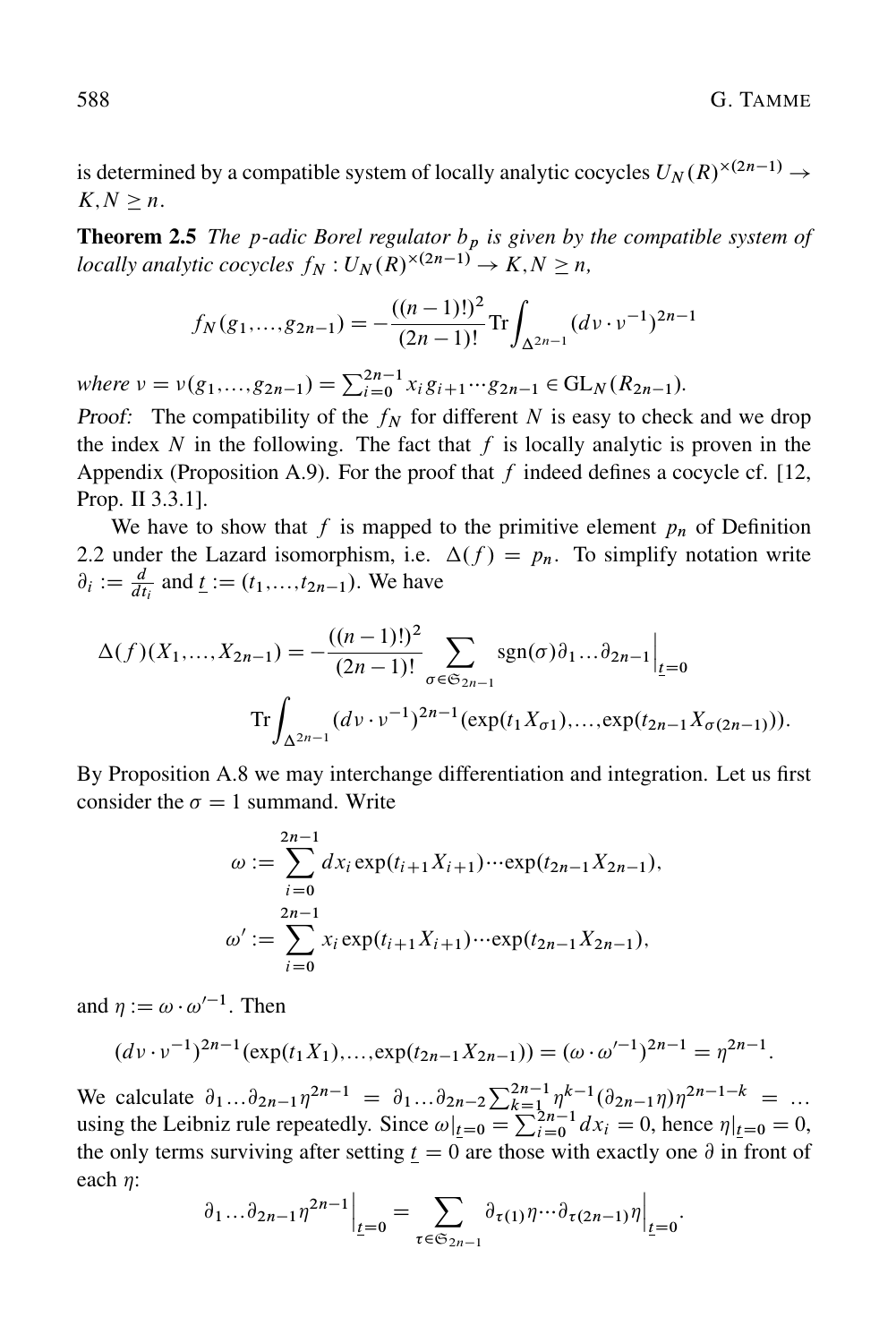On the other hand, using  $\omega' \big|_{t=0} = \sum_{i=0}^{2n-1} x_i = 1$  we get

$$
\partial_j \eta \Big|_{\underline{t}=0} = \partial_j \left( \omega \omega'^{-1} \right) \Big|_{\underline{t}=0} = (\partial_j \omega) \omega'^{-1} \Big|_{\underline{t}=0} + \omega (\partial_j \omega'^{-1}) \Big|_{\underline{t}=0} =
$$

$$
= (\partial_j \omega) \Big|_{\underline{t}=0} = \sum_{i=0}^{j-1} dx_i \cdot X_j.
$$

Altogether we obtain

$$
\partial_1 ... \partial_{2n-1} \eta^{2n-1} \Big|_{\underline{t}=0} =
$$
\n
$$
= \sum_{\tau \in \mathfrak{S}_{2n-1}} \left( \sum_{i=0}^{\tau(1)-1} dx_i \cdot X_{\tau(1)} \right) ... \left( \sum_{i=0}^{\tau(2n-1)-1} dx_i \cdot X_{\tau(2n-1)} \right)
$$
\n
$$
= \sum_{\tau \in \mathfrak{S}_{2n-1}} X_{\tau(1)} ... X_{\tau(2n-1)} \left( \sum_{i=0}^{\tau(1)-1} dx_i \right) ... \left( \sum_{i=0}^{\tau(2n-1)-1} dx_i \right)
$$
\n
$$
= \sum_{\tau \in \mathfrak{S}_{2n-1}} \text{sgn}(\tau) X_{\tau(1)} ... X_{\tau(2n-1)} dx_0 dx_1 ... dx_{2n-2},
$$

where the last equality can be seen as follows: The sum  $dx_0 + \cdots + dx_j$  appears as the  $\tau^{-1}(j + 1)$ <sup>th</sup> factor in the product  $\left(\sum_{i=0}^{\tau(1)-1} dx_i\right)$  $\int \cdots \left( \sum_{i=0}^{\tau(2n-1)-1} dx_i \right)$  $\tilde{\zeta}$ . Hence this product is equal to  $sgn(\tau^{-1})dx_0(dx_0 + dx_1)\cdots(dx_0 + \cdots + dx_{2n-2}) =$  $sgn(\tau)dx_0dx_1\cdots dx_{2n-2}$ . It follows that

$$
\sum_{\sigma \in \mathfrak{S}_{2n-1}} \text{sgn}(\sigma) \partial_1 ... \partial_{2n-1} (d\nu \cdot \nu^{-1})^{2n-1} (\exp(t_1 X_{\sigma 1}), ..., \exp(t_{2n-1} X_{\sigma (2n-1)})) \Big|_{\underline{t} = 0}
$$
  
= 
$$
\sum_{\sigma \in \mathfrak{S}_{2n-1}} \text{sgn}(\sigma) \sum_{\tau \in \mathfrak{S}_{2n-1}} \text{sgn}(\tau) X_{\sigma \tau (1)} ... X_{\sigma \tau (2n-1)} dx_0 dx_1 ... dx_{2n-2}
$$
  
= 
$$
(2n-1)! \sum_{\sigma \in \mathfrak{S}_{2n-1}} \text{sgn}(\sigma) X_{\sigma (1)} ... X_{\sigma (2n-1)} dx_0 dx_1 ... dx_{2n-2}.
$$

Since  $dx_0...dx_{2n-2} = -dx_{2n-1}dx_1...dx_{2n-2} = -dx_1...dx_{2n-1}$  and hence

$$
\int_{\Delta^{2n-1}} dx_0 \dots dx_{2n-2} = -\int_{\Delta^{2n-1}} dx_1 \dots dx_{2n-1} = -\frac{1}{(2n-1)!}
$$

(see e.g. [9, Ch. 1, Ex. 1] or [7, §6.2]) we finally obtain

$$
\Delta(f)(X_1,...,X_{2n-1}) = \frac{((n-1)!)^2}{(2n-1)!} \sum_{\sigma \in \mathfrak{S}_{2n-1}} \text{sgn}(\sigma) \text{Tr}(X_{\sigma 1} \cdots X_{\sigma (2n-1)}),
$$

that is  $\Delta(f) = p_n$ .

 $\Box$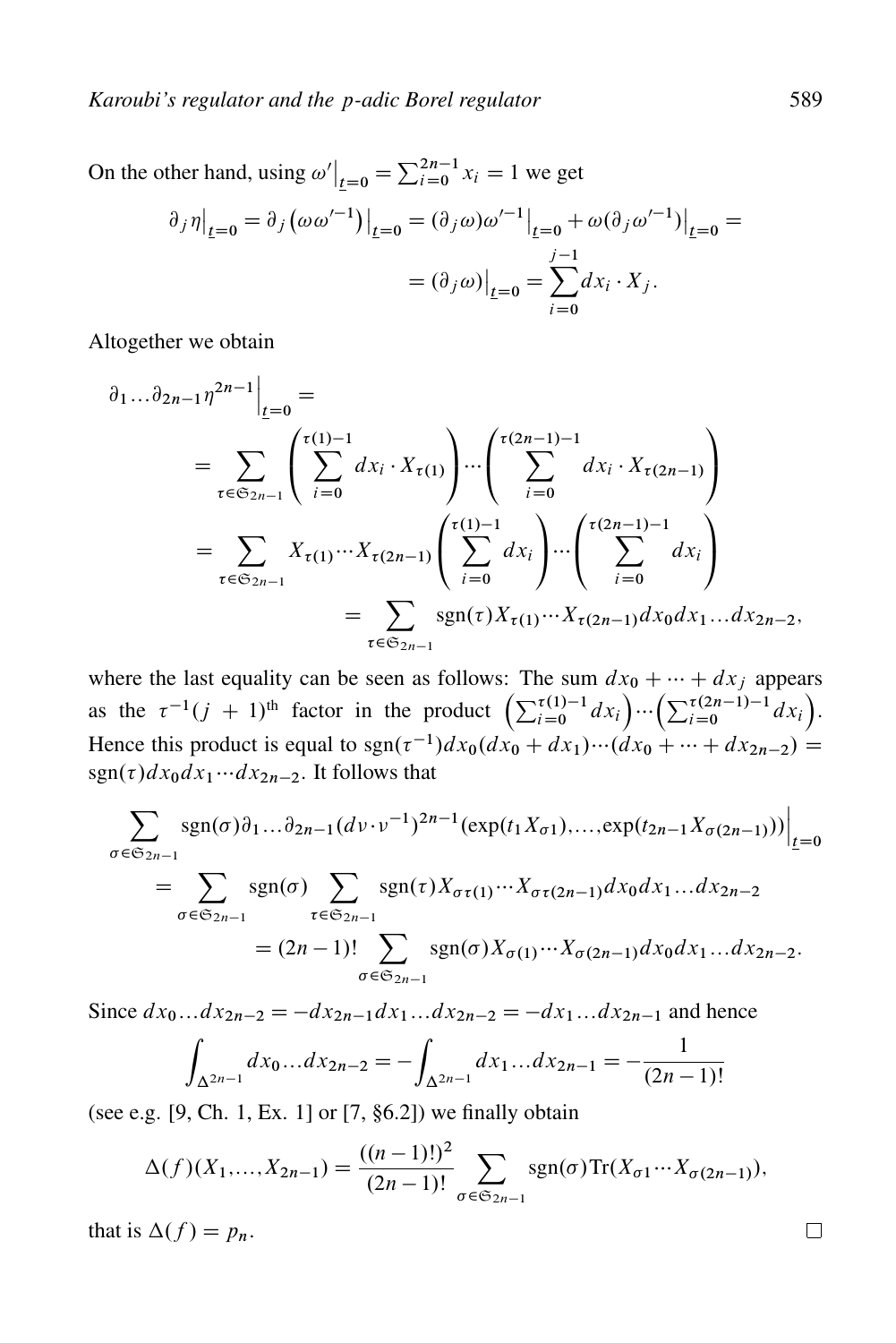*Example* For  $n = 1$  one can compute that  $b_n$ :  $K_1(R) = R^{\times} \rightarrow K$  is just the p-adic logarithm.

#### 3. Comparison of the two regulators

**Theorem 3.1** *For*  $n > 1$ *, the diagram* 



#### *is commutative.*

*Remark* The p-adic Borel regulator is similar to the classical Borel regulator defined in odd degrees only. The relative Chern character that is used in the construction of  $r_p$  is also defined in positive even degrees,  $\text{ch}_{2n}^{\text{rel}}: K_{2n}^{\text{rel}}(K) \rightarrow$  $HC_{2n-1}^{top}(K)$ , but here the target group vanishes. Since one is eventually interested in the composition  $K_*(F)_{\mathbf{Q}} \to K_*(K)_{\mathbf{Q}} \to K$  where K is the completion of a number field  $F$  at a finite place, this is conform with the vanishing of the rational K-theory of number fields in positive even degrees [3].

Proof of the Theorem: We have a commutative diagram

$$
K_{2n-1}^{\text{rel}}(K)_{\mathbf{Q}} \xrightarrow{\simeq} K_{2n-1}(K)_{\mathbf{Q}}
$$
  
\n
$$
\simeq \int_{0}^{k} \text{ cf. (1.2)} \simeq \int_{0}^{k} \text{ cf. (1.2)} \simeq \int_{0}^{k} \text{ cf. (1.2)} \simeq \int_{0}^{k} \text{ cf. (1.2)} \simeq \int_{0}^{k} \text{ cf. Prop. 1.2} \simeq \int_{0}^{k} \text{ cf. Prop. 1.2} \simeq \int_{0}^{k} \text{ Prim } H_{2n-1}(X(R, \pi R), \mathbf{Q}) \xrightarrow{\beta} \text{ Prim } H_{2n-1}(\text{BGL}(R), \mathbf{Q})
$$

where  $\beta$  is induced by the composition

$$
X(R, \pi R) \xrightarrow[1.3]{\varphi} \text{GL}(R_*) / \text{GL}(R) \xrightarrow[1.1]{\theta} \text{BGL}(R)
$$

which is just the natural inclusion  $X(R,\pi R) \subset BGL(R)$  as one easily checks. We also denote by  $\beta$  the induced map on homology. To prove the Theorem it suffices by Proposition 1.4 to show that

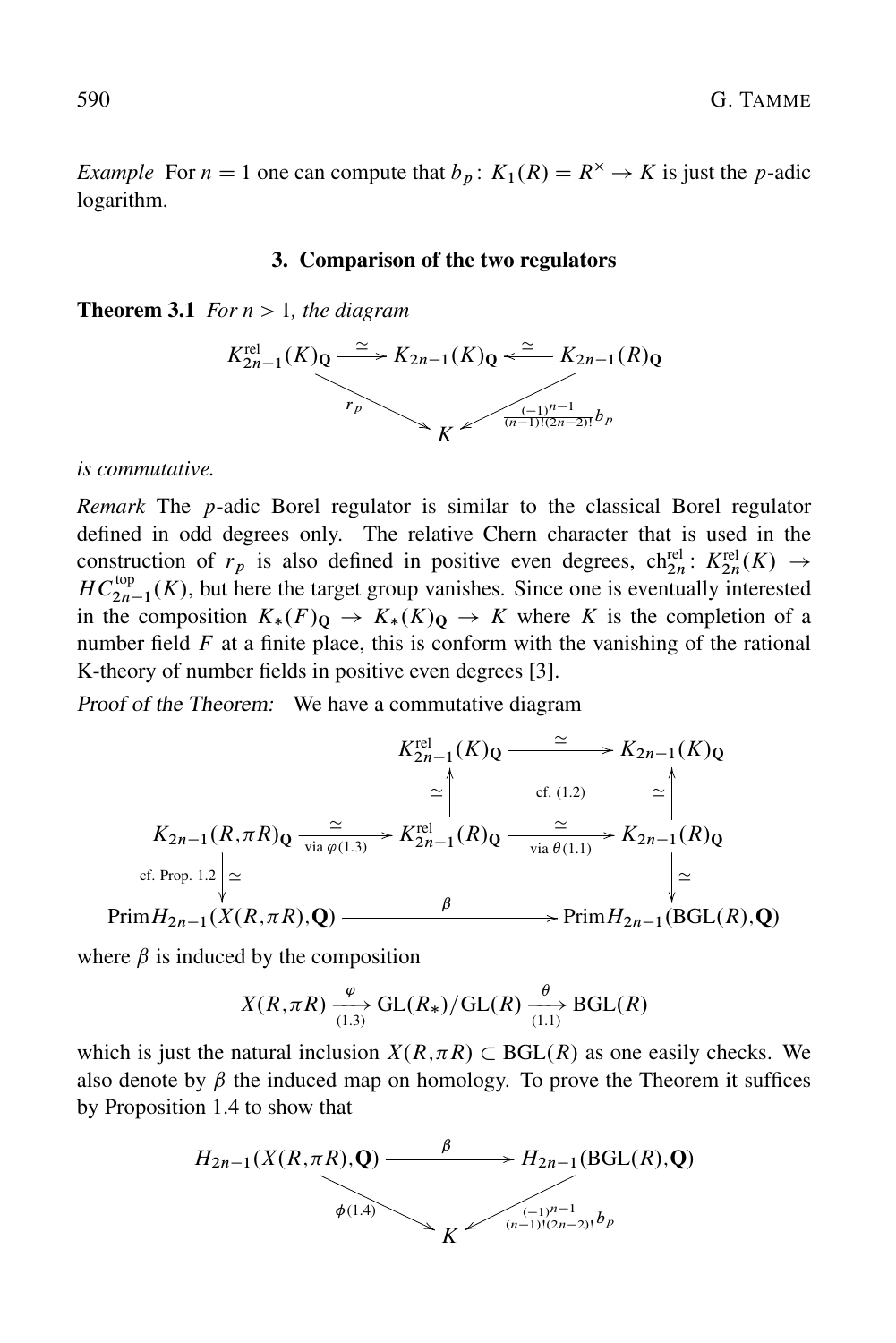commutes.

It follows from the long exact sequence of Goodwillie's relative K-theory and the finiteness of  $K_i(R/\pi R)$  for  $i>0$  (due to Quillen [21]) that  $K_i(R,\pi R)$   $\rightarrow$  $K_i(R)$ <sup>Q</sup> is an isomorphism for all  $i>0$ . Thus we know that  $X(R,\pi R)^+ \rightarrow$  $BGL(R)^+$  induces an isomorphism on the subspaces of primitive elements in rational homology (both spaces are connected). Since this is obviously a map of  $H$ spaces the Theorem of Cartier-Milnor-Moore (see e.g.  $[20, A.10 - A.11]$ ) implies that it induces in fact an isomorphism  $H_*(X(R,\pi R),\mathbf{Q}) \stackrel{\beta}{\simeq} H_*(\text{BGL}(R),\mathbf{Q})$ .

Since for each N the subgroup  $U_N(R)$  has finite index in  $GL_N(R)$  it follows that  $H_{2n-1}(BU(R),\mathbf{Q}) \to H_{2n-1}(BGL(R),\mathbf{Q})$  is surjective where  $U(R) = \lim_{h \to 0} U_N(R)$ .  $\Rightarrow$ Next  $BU(R)$  is actually contained in  $X(R,\pi R)$  and thus we have a commutative diagram

$$
H_{2n-1}(BU(R), Q)
$$
\n
$$
\downarrow
$$
\n
$$
H_{2n-1}(X(R, \pi R), Q) \xrightarrow{\beta} H_{2n-1}(\text{BGL}(R), Q)
$$

with  $\gamma$  and hence  $\alpha$  surjective. Now  $\phi$  is given by the cocycle (1.4) and  $b_p \circ \gamma$  is given by the compatible system of cocycles  $f$  of Theorem 2.5. From the explicit formulae for  $\phi$  and f it is clear that  $\phi \circ \alpha = \frac{(-1)^{n-1}}{(n-1)!(2n-1)!}$  $\frac{(-1)^{n+1}}{(n-1)!(2n-2)!} f \circ \gamma$  which proves the Theorem.

#### A. Integration on the standard simplex

*A.1. The ring*  $A\langle x_0, \ldots, x_n \rangle$ 

Let  $(A, \|.\|)$  be an ultrametric Banach ring. For simplicity write  $A\langle x \rangle$  for  $A(x_0,...,x_n)$  (cf. Section 1.1). Recall the family of seminorms  $p_r$ ,  $r \in N_0$ ,  $p_r(\sum a_I x^I) = \sup_I ||a_I|| \cdot |I|^r$ . We also write  $||.||_r$  instead of  $p_r$ .

**Proposition A.1**  $A\langle x \rangle$  *is a sub-A-algebra of the algebra of formal power series with coefficients in* A*. Its underlying module is an ultrametric Fréchet module. Furthermore*

$$
||f \cdot g||_r \leq \sum_{s=0}^r \binom{r}{s} ||f||_s ||g||_{r-s}.
$$

Proof: Let  $f = \sum_I a_I x^I$  and  $g = \sum b_I x^I$  be in  $A\langle x \rangle$ . We want to show that  $f \cdot g = \sum_I c_I x^I$  with  $c_I = \sum_{K+L=I} a_K b_L$  also lies in  $A\langle x \rangle$ . Fix a non negative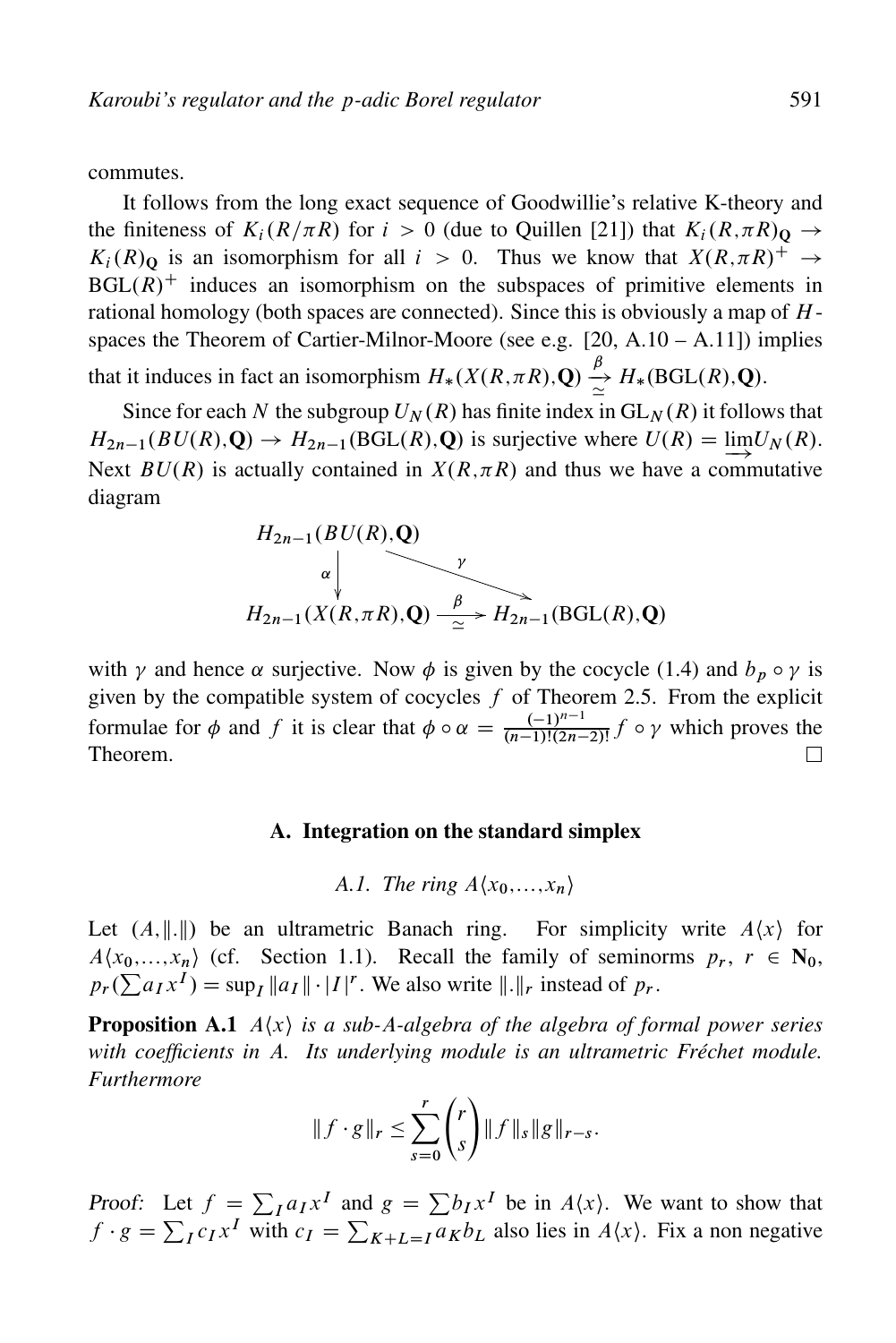integer *r*. For any  $I \in N_0^{n+1}$  we have

$$
|I|^{r} ||c_{I}|| \leq \max_{K+L=I} ((|K| + |L|)^{r} ||a_{K}|| ||b_{L}||)
$$
  
= 
$$
\max_{K+L=I} \left( \sum_{s=0}^{r} {r \choose s} |K|^{s} ||a_{K}|| |L|^{r-s} ||b_{L}|| \right)
$$
 (A.1)

$$
\leq \sum_{s=0}^{r} {r \choose s} \|f\|_{s} \|g\|_{r-s}.
$$
\n(A.2)

Set  $A := \sup_K (\sum_{s=0}^r$ -r s  $\big(|K|^{s}\|a_K\|\big),\,B:=\sup_L(\sum_{s=0}^r$  $\frac{r}{r}$ s  $\int |L|^{r-s} ||b_L||$ . Given  $\varepsilon > 0$ choose  $N > 0$  such that  $|K|^s \|a_K\| < \frac{\varepsilon}{B}$ ,  $|L|^{r-s} \|b_L\| < \frac{\varepsilon}{A}$  for all  $s = 0,...,r$  and  $|K|, |L| \ge N$ . Then for every  $|I| \ge 2N$  with  $I = K + L$  we have  $|K| \ge N$  or  $|L| \geq N$ . In the first case

$$
\sum_{s=0}^r \binom{r}{s} |K|^s \|a_K\| |L|^{r-s} \|b_L\| < \sum_{s=0}^r \binom{r}{s} \frac{\varepsilon}{B} \cdot |L|^{r-s} \|b_L\| \le \varepsilon
$$

by the definition of B. The case  $|L| \geq N$  is symmetric and altogether we obtain from (A.1) that  $|I|^r ||c_I|| < \varepsilon$  for all  $|I| \ge 2N$ . Thus  $f \cdot g$  in fact belongs to  $A\langle x \rangle$ .

The assertion on  $|| f \cdot g||_r$  follows immediately from (A.2).

It remains to show that  $A\langle x \rangle$  is complete. Recall that a sequence  $(f_n)_{n\in\mathbb{N}}$  in  $A\langle x \rangle$  is a Cauchy sequence (resp. converges to  $f \in A\langle x \rangle$ ) for the topology defined by the family of seminorms  $\Vert .\Vert_r$ ,  $r \in N_0$ , if it is a Cauchy sequence (resp. converges to f) with respect to each  $\|\cdot\|_r$  (cf. [22, Remark 7.1]). So let  $(f_n = \sum_I a_I^{(n)} x^I)_{n \in \mathbb{N}}$ be a Cauchy sequence. In particular it is a Cauchy sequence for  $\|\cdot\|_0$  and hence is  $(a_I^{(n)})_{n\in\mathbb{N}}$  for each  $I \in \mathbb{N}_0^{n+1}$ . By the completeness of A this last sequence converges to some  $a_I \in A$  and it is not hard to check that  $f := \sum_I a_I x^I$  belongs to  $A\langle x \rangle$  and that  $(f_n)_{n\in\mathbb{N}}$  indeed converges to f.

Now let  $\phi : [n] \to [m]$  be a monotone map (a morphism in the simplicial category). We want to define  $\phi^* : A\langle x_0,...,x_m\rangle \to A\langle x_0,...,x_n\rangle$  by  $x_i \mapsto \sum_{\phi(j)=i} x_j$ ,  $i =$  $0, \ldots, m$ . We have to show that  $\phi^*$  is well defined and continuous. Slightly more generally we have:

**Lemma A.2** Let  $g = (g_0,...,g_m)$  be a tuple of polynomials of degree 1 in *the variables*  $y_0, \ldots, y_n$  *with integral coefficients. Then for*  $f = \sum_I a_I x^I$  $A(x_0,...,x_m)$  the formal composition  $f \circ g = \sum_I a_I g^I$  lies in  $A(y_0,...,y_n)$  and  $f \mapsto f \circ g$  *is continuous.* 

Proof:  $g^I$  is a polynomial of degree  $\leq |I|$  with integral coefficients and thus  $||g^I||_r \leq ||1|| \cdot |I|^r$ . Since  $||a_I|| |I|^r$  tends to zero when |I| tends to infinity it follows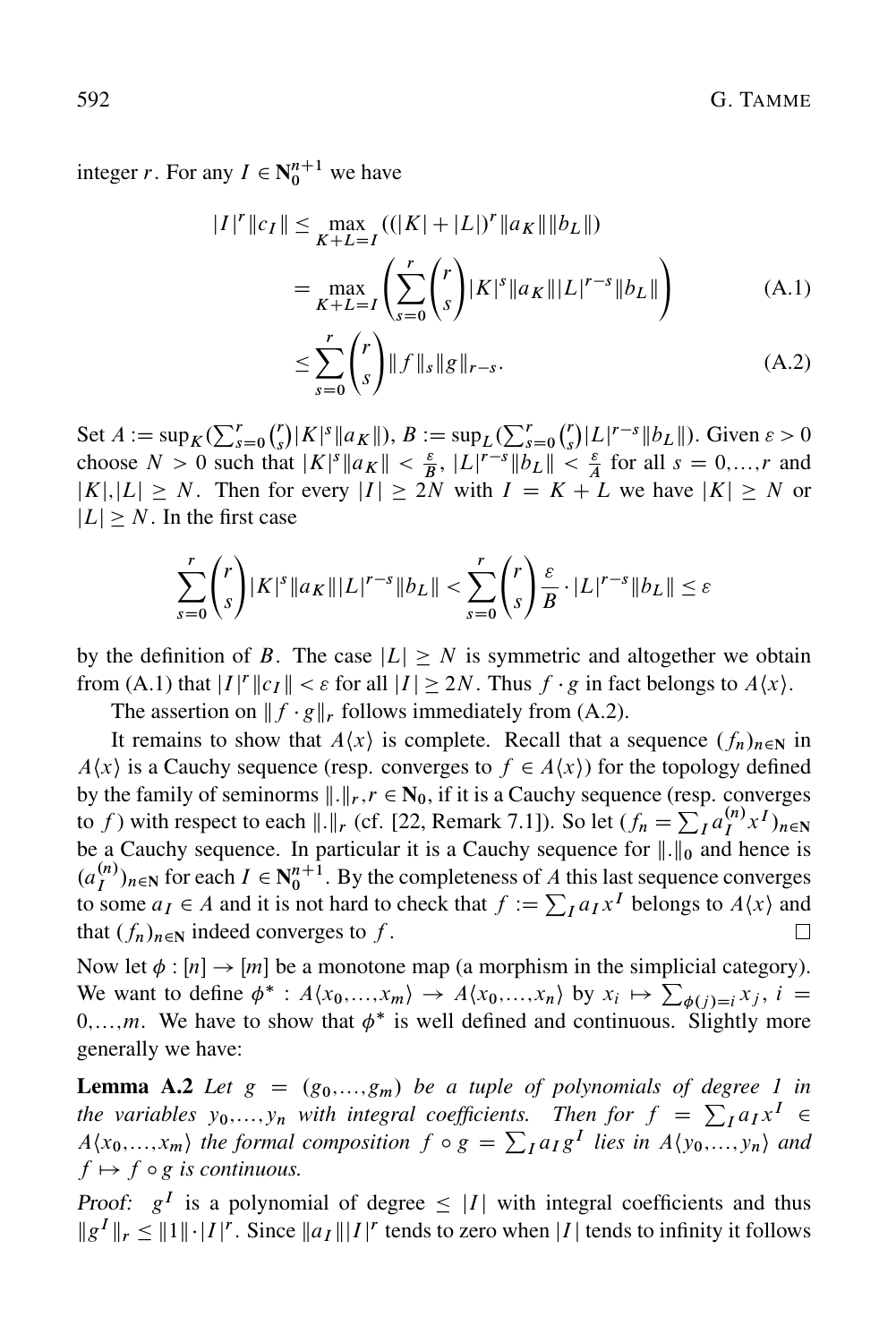Moreover  $||f \circ g||_r = ||\sum_I a_I g^I||_r \le \sup_I ||a_I g^I||_r \le \sup_I ||a_I|| \cdot ||1|| \cdot |I|^r =$  $||1|| \cdot ||f||_r$  and thus  $f \mapsto f \circ g$  is continuous.  $\Box$ 

Recall that  $I_n \subset A\langle x_0,...,x_n\rangle$  is the principal ideal generated by  $x_0 + \cdots + x_n - 1$ and  $A_n := A\langle x_0,\ldots,x_n\rangle/I_n$ .

**Lemma A.3** *The homomorphism*  $\eta$ :  $A\langle x_0,...,x_n\rangle \rightarrow A\langle t_1,...,t_n\rangle$  *that sends*  $x_i$  *to*  $t_i$  for  $i > 0$  and  $x_0$  to  $1 - t_1 - \cdots - t_n$  induces a topological isomorphism  $A_n \to$  $A\langle t_1,\ldots,t_n\rangle$ .

*Proof:* By the previous lemma  $\eta$  is well defined and continuous. We have the obvious continuous section  $\iota : t_i \mapsto x_i, i > 0$ , so that  $\eta$  is surjective. Assume  $f = \sum_I a_I x^I$  is in the kernel of  $\eta$ . Then

$$
f = f - \iota(\eta(f)) =
$$
  
=  $\sum_{I} a_{I} (x^{I} - (1 - x_{1} - \cdots - x_{n})^{i_{0}} x_{1}^{i_{1}} \cdots x_{n}^{i_{n}})$   
=  $\sum_{I} a_{I} (x_{0}^{i_{0}} - (1 - x_{1} - \cdots - x_{n})^{i_{0}}) x_{1}^{i_{1}} \cdots x_{n}^{i_{n}}$   
=  $\sum_{I} a_{I} \cdot g_{I} \cdot (x_{0} + \cdots + x_{n} - 1)$ 

where the  $g_I$  are polynomials with integral coefficients of total degree  $\leq |I|$ . In particular  $||g_I||_r \leq ||1|| \cdot |I|^r$  and thus  $\sum_I a_I g^I$  is an element of  $A\langle x_0,...,x_n \rangle$  which satisfies  $(\sum_{I} a_{I} g^{I}) \cdot (x_{0} + \cdots + x_{n} - 1) = f$ .  $\Box$ 

If  $f \in I_m$  then clearly  $\phi^*(f) \in I_n$  and thus there are induced continuous homomorphisms  $\phi^* : A_m \to A_n$  for every  $\phi : [n] \to [m]$  which make  $[n] \mapsto A_n$ a simplicial Fréchet ring.

#### *A.2. Integration of differential forms*

Fix a non archimedean field  $(K,|.|)$  of characteristic 0. We want to define the integral of an *n*-form with values in K over the standard simplex  $\Delta^n$  as it appears in Proposition 1.4.

With the above notation set  $\Omega^0(\Delta^n) = K_n$ ,  $\Omega^1(\Delta^n) = (\bigoplus_{i=0}^n K_n dx_i)/(\sum_{i=0}^n dx_i)$ and  $\Omega^r(\Delta^n) = \bigwedge_{K_n}^r \Omega^1(\Delta^n)$  with the usual differential  $d : \Omega^i(\Delta^n) \to \Omega^{i+1}(\Delta^n)$ .

Since  $\Omega^n(\Delta^n) = K_n dx_1...dx_n$  every *n*-form  $\omega$  can be written uniquely as  $\omega = fdx_1...dx_n$  with  $f \in K_n$ . We also denote by f the image  $\sum_I a_I x^I$  of f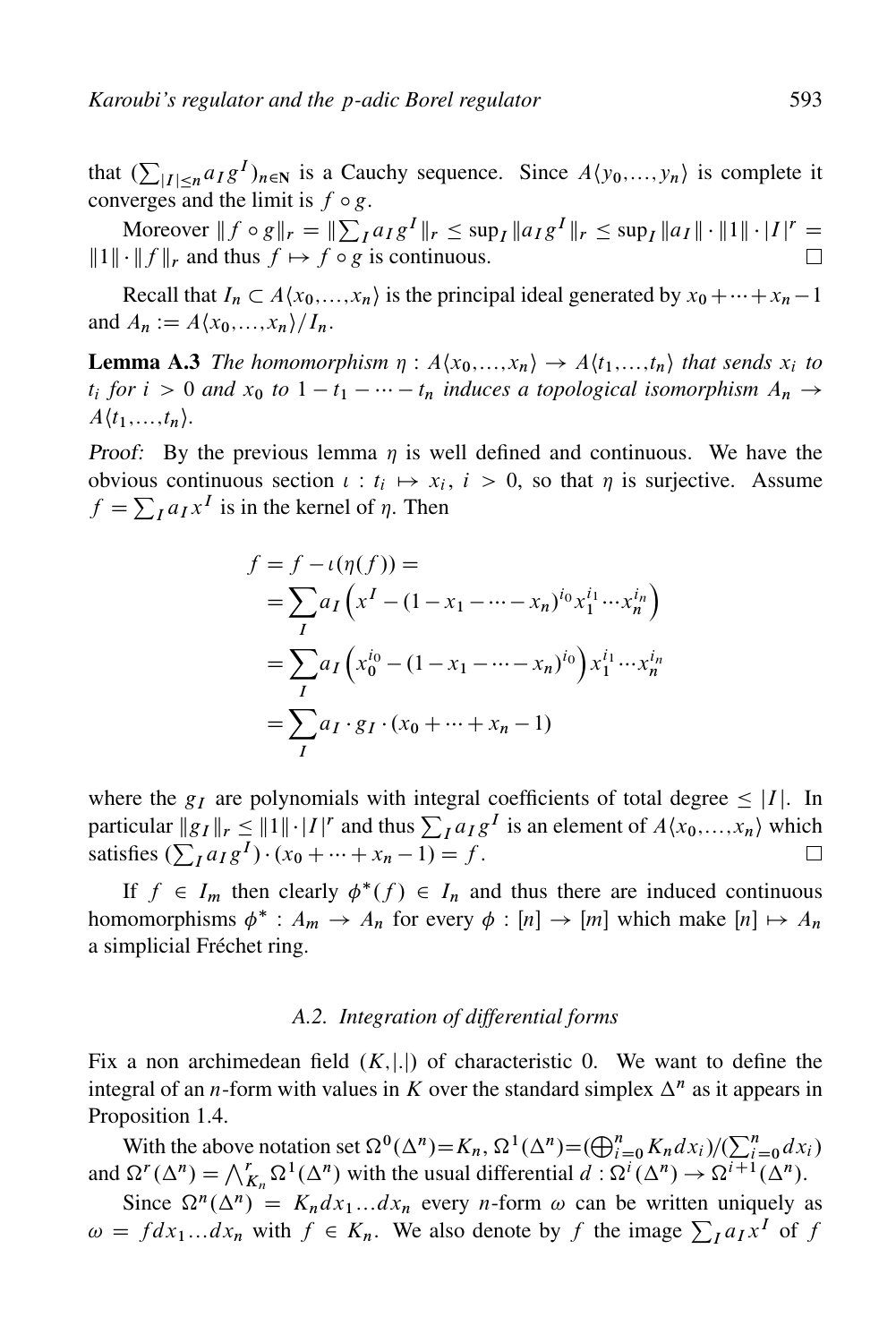in  $K\langle x_1,\ldots,x_n\rangle$ . We want to define

$$
\int_{\Delta^n} \omega := \int_{\Delta^n} f dx_1 \dots dx_n := \sum_I a_I \int_{\Delta^n} x^I dx_1 \dots dx_n \in K,
$$

where the integral on the right hand side is the usual integral of the  $n$ -form  $x^T dx_1...dx_n$  over the real standard simplex  $\Delta^n = \{(x_0,...,x_n) \in \mathbb{R}^{n+1} | \sum_i x_i =$  $1, \forall i : 0 \leq x_i \leq 1$   $\subset \mathbb{R}^{n+1}$  with orientation given by  $dx_1...dx_n$ , and using that this last integral is in fact a rational number.<sup>1</sup>

**Proposition A.4** The above integral is well defined and  $\omega \mapsto \int_{\Delta^n} \omega$  gives a *continuous homomorphism*  $\Omega^n(\Delta^n) \to K$ .

Proof: We have topological isomorphisms  $\Omega^n(\Delta^n) = K_n dx_1...dx_n \stackrel{\simeq}{\to} K_n \stackrel{\simeq}{\to} K_n$  $K\langle x_1,...,x_n\rangle$  and we have to show that  $K\langle x_1,...,x_n\rangle \ni f \mapsto \int_{\Delta^n} f dx_1...dx_n \in K$ is well defined and continuous.

The restriction of the norm |.] from  $K$  to  $Q$  is equivalent to either the trivial norm or a p-adic norm for some prime p. In both cases there exists a constant  $s \in N$ such that  $|\frac{1}{k}| \leq k^s$  for all  $k \in \mathbb{N}$ . We claim that for any polynomial  $f \in \mathbb{Z}[x_1,...,x_n]$ of total degree  $\leq D$  viewed as function  $\Delta^n \to \mathbf{R}$  we have

$$
\left| \int_{\Delta^n} f dx_1 \dots dx_n \right| \le (n+D)^{sn}.\tag{A.3}
$$

Indeed (A.3) is true for  $n = 0$  since in this case the integral is just an integer, hence its norm is  $\leq 1$  which is the value of the right hand side. Now let  $n \geq 1$  and assume (A.3) proven for  $n-1$  and all  $f \in \mathbf{Z}[x_1,...,x_{n-1}]$ . For the monomial  $x_1^{i_1} \cdots x_n^{i_n}$  of total degree  $D = \sum_j i_j$  we have

$$
x_1^{i_1} \cdots x_n^{i_n} dx_1 \ldots dx_n = \frac{(-1)^{n-1}}{i_n+1} d\left(x_1^{i_1} \cdots x_{n-1}^{i_{n-1}} x_n^{i_n+1} dx_1 \ldots dx_{n-1}\right).
$$

For  $j = 0,...,n$  set  $\delta^j$ :  $\Delta^{n-1} \to \Delta^n$ ,  $(x_0,...,x_{n-1}) \mapsto (x_0,...,x_{j-1},0,x_j,...,x_{n-1})$ . Then by Stokes' Theorem [9, Ch. 1, Ex. 2] we have

$$
\int_{\Delta^n} x_1^{i_1} \cdots x_n^{i_n} dx_1 \dots dx_n = \frac{(-1)^{n-1}}{i_n+1} \sum_{j=0}^n (-1)^j \int_{\Delta^{n-1}} (\delta^j)^* \left( x_1^{i_1} \cdots x_{n-1}^{i_{n-1}} x_n^{i_n+1} dx_1 \dots dx_{n-1} \right).
$$

<sup>&</sup>lt;sup>1</sup>This can be seen by an inductive argument as in the proof of the following proposition or else by an explicit computation (e.g. [7, §6.2]).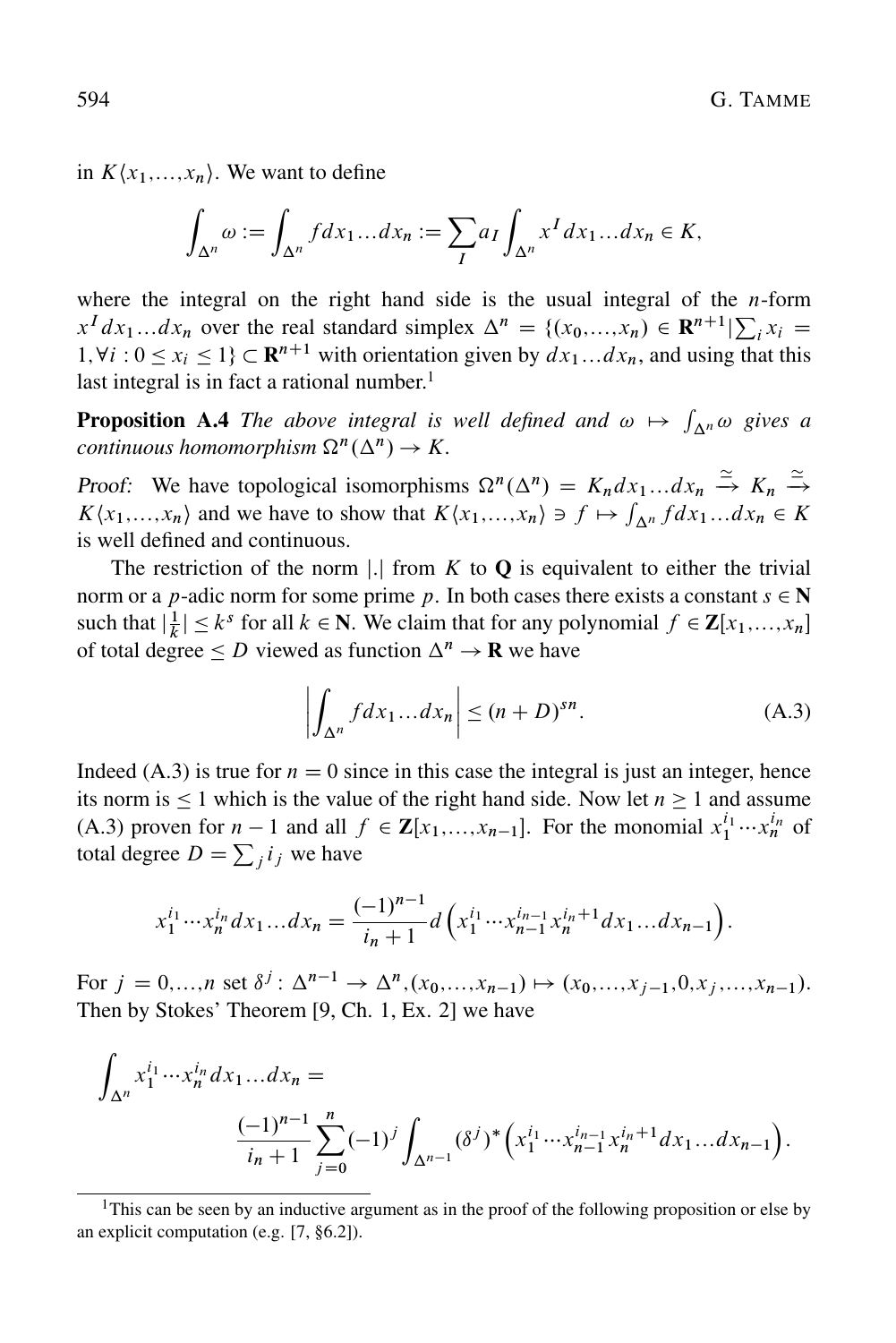Now  $(\delta^j)^*$   $($  $x_1^{i_1} \cdots x_{n-1}^{i_{n-1}} x_n^{i_n+1} dx_1 \ldots dx_{n-1}$  $\overline{ }$ can be written as  $fdx_1...dx_{n-1}$  where f is a polynomial in  $\mathbf{Z}[x_1,...,x_{n-1}]$  of total degree  $\leq i_1+\cdots+i_{n-1}+i_n+1=D+1$ . By the inductive hypothesis and the strict triangle inequality we thus get

$$
\left| \int_{\Delta^n} x_1^{i_1} \cdots x_n^{i_n} dx_1 \dots dx_n \right| \le \left| \frac{(-1)^{n-1}}{i_n + 1} \right| \cdot ((n-1) + (D+1))^{s(n-1)} \le (i_n + 1)^s (n+D)^{s(n-1)} \le (n+D)^{sn}.
$$

This and the strict triangle inequality again implie (A.3) for any  $f \in \mathbf{Z}[x_1,...,x_n]$ .

For simplicity we write  $\int_{\Delta^n} f$  for  $\int_{\Delta^n} f dx_1...dx_n$  in the following. For a monomial  $x^I$  of total degree  $|I| \ge 1$  (A.3) implies  $|f(x^I)| \le (n + |I|)^{sn} \le C|I|^{sn}$ with  $C = (n + 1)^{sn}$ .

Now, for  $f = \sum_I a_I x^I \in K\langle x_1,...,x_n \rangle$ ,  $|a_I| \cdot |I|^{sn}$  tends to zero when |I| tends to infinity and thus  $\int_{\Delta^n} f = \sum_I a_I \int_{\Delta^n} x^I$  converges in K. Furthermore  $\left|\int_{\Delta^n} f\right| \leq \sup_I |a_I f_{\Delta^n} x^I| \leq \max\{C \cdot \sup_I |a_I| \cdot |I|^{sn}, |f_{\Delta^n} 1| \cdot |a_0|\} \leq \text{(const)}$  $\max\{\|f\|_{sn}, \|f\|_{0}\}.$  It follows that  $f \mapsto \int_{\Delta^n} f$  is continuous.  $\Box$ 

### *A.3. Dependence on parameters*

The goal of this section is to prove the local analyticity of the cocycle  $f$  in Theorem 2.5 and to justify the computations carried out in the proof of that Theorem.

Fix K as before. For any K-Banach space A and  $\varepsilon > 0$  we denote by  $\mathcal{F}_{\varepsilon}(K^r, A)$ . the Banach space of  $\varepsilon$ -convergent power series in r variables, i.e. power series  $a = \sum_J \alpha_J y^J$ ,  $\alpha_J \in A$ ,  $y = (y_1,...,y_r)$ ,  $J \in \mathbb{N}_0^r$  such that  $\lim_{|J| \to \infty} ||\alpha_J|| \epsilon^{|J|} = 0$ , with norm  $|| f ||_{\varepsilon} = \sup_J ||\alpha_J || \varepsilon^{|J|}$ . If A is a Banach algebra this becomes a Banach algebra in a natural way (see e.g. [23, Proposition 5.2]).

**Definition A.5** Let M be a locally analytic r-dimensional K-manifold and  $f : M \rightarrow$  $K\langle x_0,...,x_n\rangle$  a function. We say that f is *locally analytic* if for every  $u \in M$ there exists an  $\varepsilon > 0$  and a chart  $M \supset V \stackrel{\psi}{\to} B_{\varepsilon}(0) = \{|.\| \leq \varepsilon\} \subset K^r$  with  $\psi(u) = 0$  such that  $f \circ \psi^{-1}$  is given by  $\sum_I a_I x^I$  where the  $a_I$  are in  $\mathcal{F}_\varepsilon(K^r, K)$ and satisfy  $||a_I||_{\varepsilon} \cdot |I|^t \to 0$  as  $|I| \to \infty$  for every  $t \in \mathbb{N}_0$ . In other words,  $\sum_{I} a_{I} x^{I} \in \mathcal{F}_{\varepsilon}(K^{r}, K)\langle x_{0},...,x_{n}\rangle.$ 

*Remark* There is a natural continuous injection of  $K\langle x_0,...,x_n \rangle$  in the Banach space  $\mathcal{F}_1(K^{n+1}, K)$ . If  $f : M \to K\langle x_0,...,x_n \rangle$  is locally analytic then the induced map  $M \to \mathcal{F}_1(K^{n+1}, K)$  is locally analytic in the ordinary sense but not vice versa.

**Proposition A.6** *(i) Let*  $f, g : M \to K\langle x_0,...,x_n \rangle$  *be locally analytic. Then also*  $f + g$  and  $f \cdot g$  are locally analytic.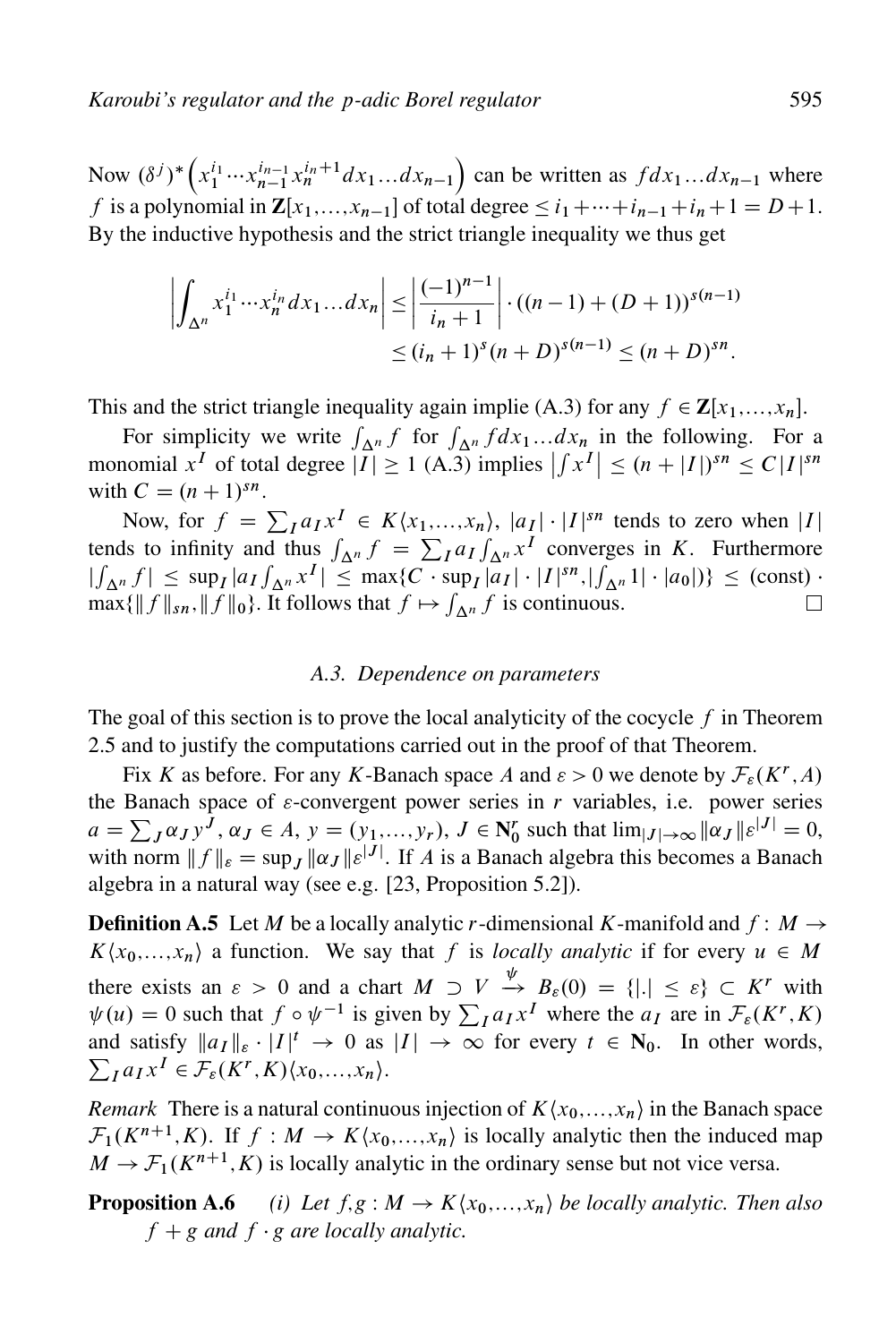## *(ii)* If  $\varphi : M' \to M$  is locally analytic then  $f \circ \varphi : M' \to K\langle x_0,...,x_n \rangle$  is locally *analytic.*

Proof: (ii) Let  $u' \in M'$ ,  $u := \varphi(u')$  and choose a chart  $u \in V \xrightarrow{\psi} B_{\varepsilon}(0) \subset K^r$  with  $\psi(u) = 0$  such that  $f \circ \psi^{-1}$  is of the form  $\sum_{I} a_{I} x^{I}$  with  $||a_{I}||_{\varepsilon} \cdot |I|^{t} \to 0$  as  $|I| \to \infty$ for every  $t \in N_0$ . Choose a chart  $u' \in V' \xrightarrow{\psi'} B_{\varepsilon'}(0) \subset K^{r'}$  for  $M'$  with  $\psi'(u') = 0$ such that  $\varphi(V') \subset V$ . After possibly shrinking  $\varepsilon'$  we may assume that the induced map  $\tilde{\varphi}$ :  $B_{\varepsilon}(0) \to B_{\varepsilon}(0)$  is given by a  $\varepsilon'$ -convergent power series with coefficients in K<sup>r</sup>. Since  $\tilde{\varphi}(0) = 0$  it is of the form  $\sum_{|J| > 0} \alpha_J y^J$ ,  $\alpha_J \in K^r$ . For  $\varepsilon'' \le \varepsilon'$  we then have  $\|\tilde{\varphi}\|_{\varepsilon''} = \sup_{|J|>0} |\alpha_J| (\varepsilon')^{|J|} \cdot (\frac{\varepsilon''}{\varepsilon'})^{|J|} \leq \frac{\varepsilon''}{\varepsilon'} \cdot \sup_{|J|>0} |\alpha_J| (\varepsilon')^{|J|} = \frac{\varepsilon''}{\varepsilon'} \|\tilde{\varphi}\|_{\varepsilon'}.$  Thus we may even assume that  $\|\tilde{\varphi}\|_{\varepsilon'} \leq \varepsilon$ . But then  $a_I \circ \tilde{\varphi}$  is a well defined power series in  $\mathcal{F}_{\varepsilon'}(K^{r'}, K)$  with  $\|a_I \circ \tilde{\varphi}\|_{\varepsilon'} \leq \|a_I\|_{\varepsilon}$  [23, Proposition 5.4]. Now  $f \circ \varphi \circ \psi'^{-1} =$  $f \circ \psi^{-1} \circ \tilde{\varphi} = \sum_I (a_I \circ \tilde{\varphi}) x^I$  and the claim follows.

Essentially the same argument shows that if the condition for the local analyticity of f is satisfied at  $u \in M$  for one chart  $\psi$  with  $\psi(u) = 0$  and  $\psi' : V' \to B_{\varepsilon'}(0)$  is a second chart with  $\psi'(u) = 0$  then after possibly shrinking  $\varepsilon'$  the condition is also satisfied for  $\psi'$ . Taking locally the same chart for f and g (i) then follows from Proposition A.1 with  $A = \mathcal{F}_{\varepsilon}(K^{r}, K)$ . П

We call  $f: M \to K_n$  *locally analytic* if it is locally analytic in the above sense under the identification  $K_n = K\langle x_1,...,x_n\rangle$ . One can check that if  $g : M \to$  $K\langle x_0,...,x_n\rangle$  is locally analytic, so is the induced map  $M \to K_n$ .

**Proposition A.7** Let  $f : M \to K_n$  be locally analytic. Then  $M \ni u \mapsto \varphi(u) :=$  $\int_{\Delta^n} f(u) dx_1...dx_n \in K$  *is locally analytic.* 

Proof: Fix a chart  $M \supset V \stackrel{\psi}{\rightarrow} B_{\varepsilon}(0)$  such that  $f \circ \psi^{-1} = \sum_I a_I x^I$  with  $||a_I||_{\varepsilon} \cdot |I|^s \to 0$  as  $|I| \to \infty$  for every  $s \in \mathbb{N}_0$  as in the definition. For I fixed the function  $B_{\varepsilon}(0) \ni v \mapsto \int_{\Delta^n} a_I(v) x^I dx_1...dx_n = a_I(v) \int_{\Delta^n} x^I dx_1...dx_n$  is given by the power series  $a_I \cdot (\int_{\Delta^n} x^I dx_1 \dots dx_n) \in \mathcal{F}_{\varepsilon}(K^r, K)$ . For  $|I| \ge 1$  we have  $||a_I \cdot (\int_{\Delta^n} x^I dx_1 ... dx_n)||_{\varepsilon} \leq ||a_I||_{\varepsilon} \cdot |(\int_{\Delta^n} x^I dx_1 ... dx_n)| \leq ||a_I||_{\varepsilon} \cdot C|I|^{sn}$  with C as in the proof of Proposition A.4. Since  $||a_I||_{\varepsilon}|I|^{sn} \to 0$  as  $|I| \to \infty$  it follows that  $\sum_{I} a_{I} \cdot (\int_{\Delta^n} x^I dx_1 ... dx_n)$  converges in  $\mathcal{F}_{\epsilon}(K^r, K)$ . The claim follows since obviously  $\varphi \circ \psi^{-1} = \sum_I a_I \cdot (\int_{\Delta^n} x^I dx_1 ... dx_n)$ .

We will also write  $\int_{\Delta^n} f dx_1...dx_n$  for the function  $\varphi$  in the above Proposition. The next Proposition assures that we may interchange differentiation and integration. This is crucial in the proof of Theorem 2.5.

A power series  $a = \sum_J \alpha_J y^J$  in  $\mathcal{F}_{\varepsilon}(K^r, K)$  defines a locally analytic function  $K^r \supset B_{\varepsilon}(0) \to K$  and we denote by  $\partial_i a = \sum_j (j_i + 1) \alpha_{J+e_i} y^J$  with  $e_i =$  $(0, \ldots, 1, \ldots, 0) \in \mathbb{N}_0^r$  its derivative with respect to the *i*<sup>th</sup> variable  $y_i$ . Since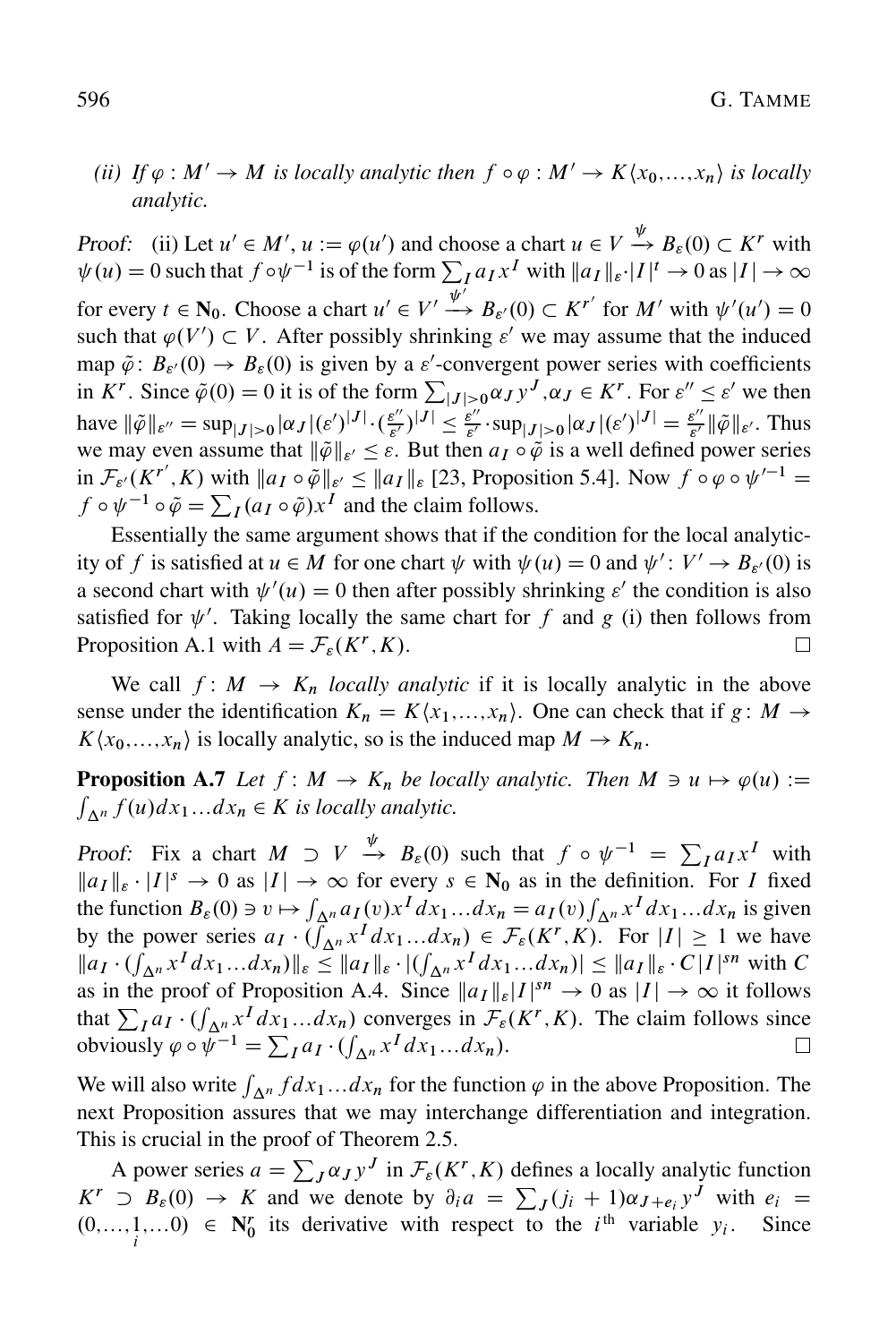$|(j_i + 1)\alpha_{J+e_i}| \varepsilon^{|J|} \leq \varepsilon^{-1} |\alpha_{J+e_i}| \varepsilon^{|J+e_i|}, \partial_i a$  is  $\varepsilon$ -convergent as well and  $||\partial_i a||_{\varepsilon} \leq$  $\epsilon^{-1} ||a||_{\epsilon}$ . In particular,  $\partial_i : \mathcal{F}_{\epsilon}(K^r, K) \to \mathcal{F}_{\epsilon}(K^r, K)$  is continuous.

**Proposition A.8** Assume that  $M = B_{\varepsilon}(0) \subset K^r$  and  $f : M \to K_n$  is given by  $\sum_{I} a_{I} x^{I}$  *with*  $a_{I} \in \mathcal{F}_{\varepsilon}(K^{r}, K)$  *and*  $||a_{I}||_{\varepsilon}|I|^{t} \to 0$  *as*  $|I| \to \infty$  for every  $t \in \mathbb{N}_{0}$ .

- *(i)*  $\partial_i f := \sum_I (\partial_i a_I) x^I$  *is well defined and locally analytic.*
- (*ii*)  $\int_{\Delta^n} (\partial_i f) dx_1...dx_n = \partial_i \int_{\Delta^n} f dx_1...dx_n$ .
- *(iii)* If  $g : M \to K_n$  *is of the same type then*  $\partial_i(fg) = (\partial_i f)g + f(\partial_i g)$ .

Proof: By the above  $\|\partial_i a_I \|_{\varepsilon} |I|^t \leq \varepsilon^{-1} \|a_I \|_{\varepsilon} |I|^t$  from which (i) follows. Then  $\int_{\Delta^n} (\partial_i f) dx_1...dx_n = \sum_I (\partial_i a_I) \int_{\Delta^n} x^I dx_1...dx_n = \partial_i (\sum_I a_I \int_{\Delta^n} x^I dx_1...dx_n)$  $\mathcal{L}_1^{\alpha_1}(\mathcal{L}_1^{\alpha_1})$  on  $\mathcal{L}_1^{\alpha_1}(\mathcal{L}_1^{\alpha_1})$   $\mathcal{L}_2^{\alpha_1}(\mathcal{L}_1^{\alpha_1})$   $\mathcal{L}_3^{\alpha_1}(\mathcal{L}_1^{\alpha_1})$   $\mathcal{L}_3^{\alpha_1}(\mathcal{L}_1^{\alpha_1})$   $\mathcal{L}_1^{\alpha_1}(\mathcal{L}_1^{\alpha_1})$ last assertion follows by a direct computation from the usual Leibniz rule for  $\varepsilon$ convergent power series. П

More generally, if P is a free  $K_n$ -module of finite rank we say that a function f:  $M \rightarrow P$  is locally analytic if all component functions with respect to a given basis of P are locally analytic. Then analogues of the above Propositions hold. In particular we are interested in the case where  $P = \text{Mat}_N(K_n)$  or  $P = \text{Mat}_N(K_n) \otimes_{K_n} \Omega^r(\Delta^n)$ .

Now we can prove that the cocycle  $f$  in Theorem 2.5 is in fact locally analytic. Recall that here K is a finite extension of  $\mathbf{Q}_p$  with ring of integers R and uniformizer  $\pi$ .

**Proposition A.9** The function  $U_N(R)^{\times(2n-1)} \to K$ ,

$$
(g_1,...,g_{2n-1}) \mapsto \text{Tr} \int_{\Delta^{2n-1}} (dv \cdot v^{-1})^{2n-1}
$$

where  $v = v(g_1,...,g_{2n-1}) = \sum_{i=0}^{2n-1} x_i g_{i+1} \cdots g_{2n-1} \in GL_N(R_{2n-1})$  is locally *analytic.*

*Proof:* It suffices to show that  $v^{-1}$ :  $(g_1,...,g_{2n-1}) \mapsto v(g_1,...,g_{2n-1})^{-1}$  and  $dv$ :  $(g_1,...,g_{2n-1}) \mapsto d(\nu(g_1,...,g_{2n-1}))$  are locally analytic, where the above functions are considered as functions on  $U_N(R)^{\times (2n-1)}$  with values in  $N \times N$ -matrices with coefficients in  $\Omega^0(\Delta^{2n-1}) = K_{2n-1}$  resp.  $\Omega^1(\Delta^{2n-1})$ .

This is clear for dv. Set  $\varepsilon := |\pi|$  and consider the global chart  $\psi: U_N(R)^{\times (2n-1)} \to \pi \text{Mat}_N(R) = B_{\varepsilon}(0) \subset K^{N \times N}$  whose inverse is given by  $(M_1,...,M_{2n-1}) \mapsto (1 + M_1,...,1 + M_{2n-1})$ . Then  $\nu^{-1} \circ \psi^{-1}$  is given by  $\sum_{k=0}^{\infty} (\sum_{i=0}^{n-1} x_i h_i)^k$  where  $h_i : \pi \text{Mat}_N(R) \rightarrow \text{Mat}_N(K)$  is the function  $(M_1,...,M_{2n-1}) \mapsto 1 - (1 + M_{i+1}) \cdots (1 + M_{2n-1})$  (cf. the proof of Lemma 2.4). Since  $h_i$  has no constant term and only integral coefficients we have  $||h_i||_{\varepsilon} \leq \varepsilon$ . The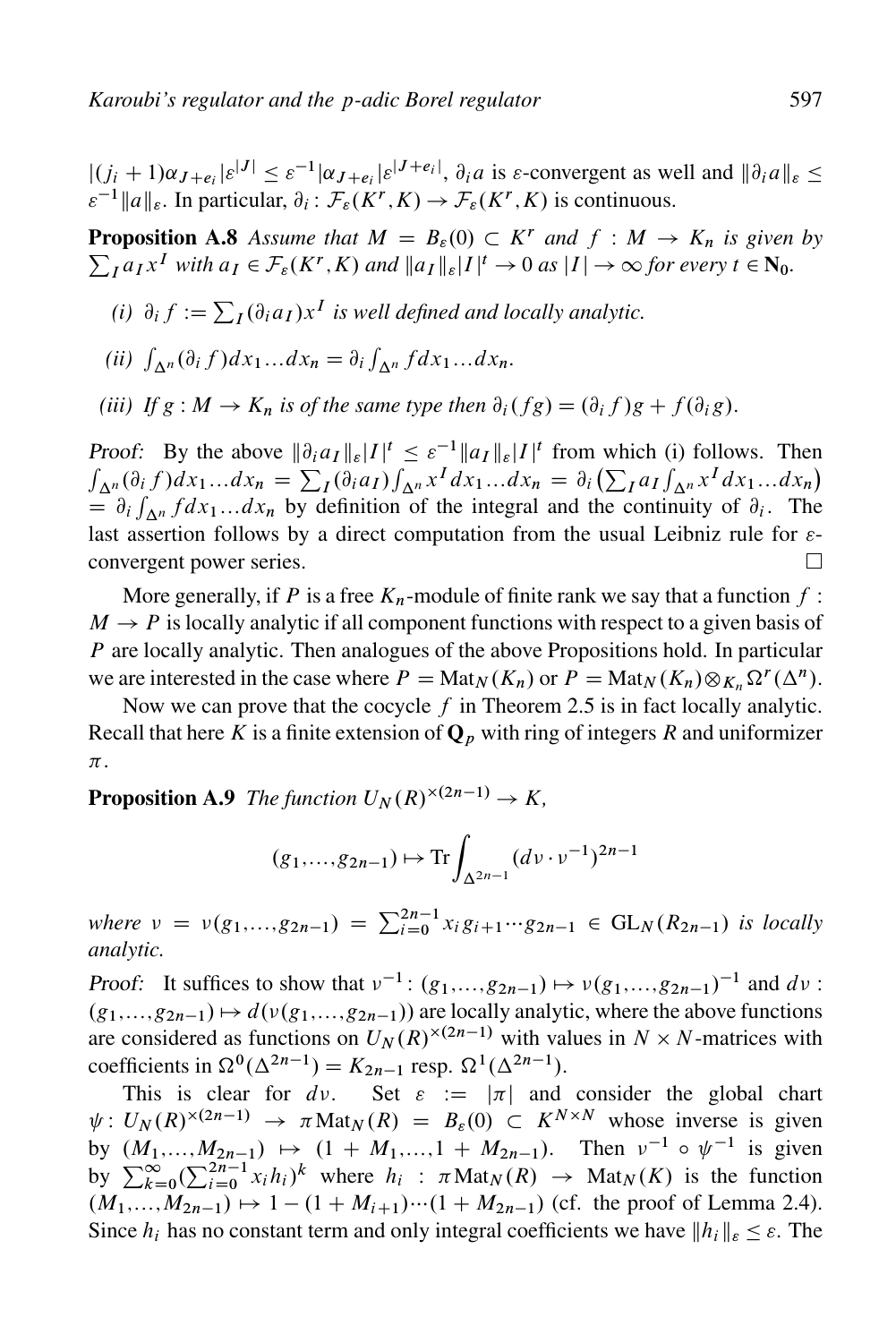coefficient of  $x^I$  in the above expansion of  $v^{-1} \circ \psi^{-1}$  is of the form  $h_0^{i_0} \cdots h_{2n-1}^{i_{2n-1}}$  + permutations and thus  $\|$ (coefficient of  $x^I$ ) $\|_{\varepsilon} \leq \|h_0\|_{\varepsilon}^{i_0} \cdots \|h_{2n-1}\|_{\varepsilon}^{i_{2n-1}} \leq \varepsilon^{|I|}$ . Since  $\varepsilon$  < 1 it follows that  $\|$  (coefficient of  $x^I$ ) $\|$  $\varepsilon$  ·  $|I|^t$  tends to zero as  $|I|$  tends to infinity for every  $t \in N_0$  and thus that  $v^{-1}$  is locally analytic.  $\Box$ 

#### **REFERENCES**

- 1. A. A. Be˘ılinson, *Higher regulators and values of* L*-functions*, Current problems in mathematics 24, Itogi Nauki i Tekhniki, Akad. Nauk SSSR Vsesoyuz. Inst. Nauchn. i Tekhn. Inform., Moscow, 1984, pp. 181–238. MR 760999 (86h:11103)
- 2. Amnon Besser, *Syntomic regulators and* p*-adic integration. I. Rigid syntomic regulators*, Proceedings of the Conference on p-adic Aspects of the Theory of Automorphic Representations (Jerusalem, 1998), vol. 120, 2000, pp. 291–334. MR 1809626 (2002c:14035)
- 3. Armand Borel, *Stable real cohomology of arithmetic groups*, Ann. Sci. École Norm. Sup. (4) 7 (1974), 235–272 (1975). MR 0387496 (52 #8338)
- 4. , *Cohomologie de* SL<sup>n</sup> *et valeurs de fonctions zeta aux points entiers*, Ann. Scuola Norm. Sup. Pisa Cl. Sci. (4) 4 (1977), no. 4, 613–636. MR 0506168 (58 #22016)
- 5. José I. Burgos Gil, *The regulators of Beilinson and Borel*, CRM Monograph Series 15, American Mathematical Society, Providence, RI, 2002. MR 1869655 (2002m:19002)
- 6. Adina Calvo, K*-théorie des anneaux ultramétriques*, C. R. Acad. Sci. Paris Sér. I Math. 300 (1985), no. 14, 459–462.
- 7. Zacky Choo and Victor Snaith, p*-adic cocycles and their regulator maps*, J. K-theory 8 (2011), 241–249.
- 8. Alain Connes and Max Karoubi, *Caractère multiplicatif d'un module de Fredholm*, K-Theory 2 (1988), no. 3, 431–463.
- 9. Johan L. Dupont, *Curvature and characteristic classes*, Lecture Notes in Mathematics 640, Springer-Verlag, Berlin, 1978. MR MR0500997 (58 #18477)
- 10. A. Guichardet and D. Wigner, *Sur la cohomologie réelle des groupes de Lie simples réels*, Ann. Sci. École Norm. Sup. (4) 11 (1978), no. 2, 277–292. MR 510552 (80g:22023a)
- 11. Nadia Hamida, *Description explicite du régulateur de Borel*, C. R. Acad. Sci. Paris Sér. I Math. 330 (2000), no. 3, 169–172. MR MR1748302 (2001a:20073)
- 12. , *Les régulateurs en* K*-théorie algébrique*, Ph.D. thesis, Université Paris VII Denis Diderot, 2002.
- 13. , *Le régulateur* p*-adique*, C. R. Math. Acad. Sci. Paris 342 (2006), no. 11, 807–812.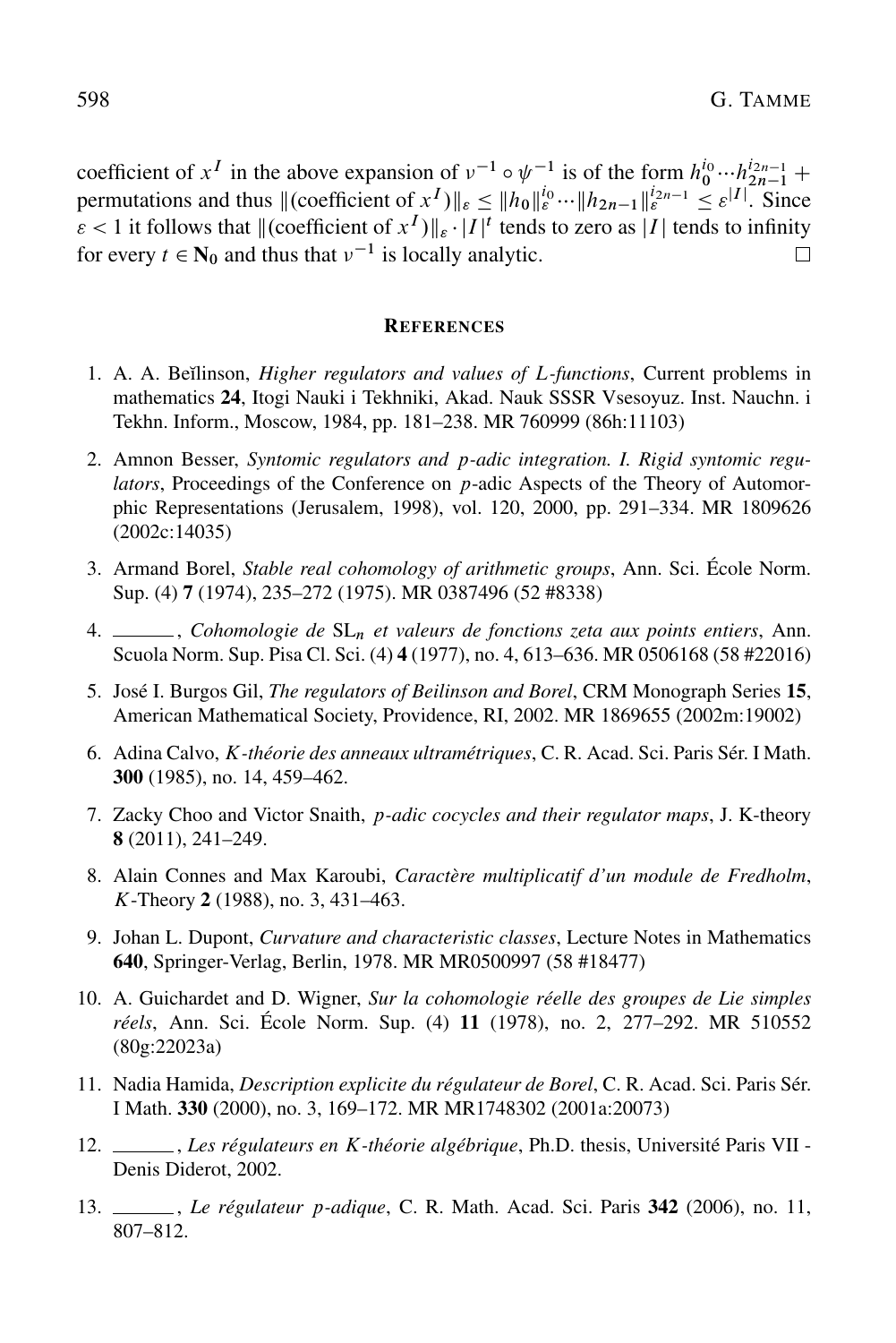- 14. Annette Huber and Guido Kings, *A* p*-adic analogue of the Borel regulator and the Bloch-Kato exponential map*, J. Inst. Math. Jussieu 10 (2011), no. 1, 149–190. MR 2749574
- 15. Annette Huber, Guido Kings, and Niko Naumann, *Some complements to the Lazard isomorphism*, Compos. Math. 147 (2011), no. 1, 235–262. MR 2771131
- 16. Max Karoubi, *Homologie cyclique et régulateurs en* K*-théorie algébrique*, C. R. Acad. Sci. Paris Sér. I Math. 297 (1983), no. 10, 557–560.
- 17. , *Homologie cyclique et* K*-théorie*, Astérisque 149 (1987), 1–147.
- 18. , *Sur la* K*-théorie multiplicative*, Cyclic cohomology and noncommutative geometry (Waterloo, ON, 1995), Fields Inst. Commun. 17, Amer. Math. Soc., Providence, RI, 1997, pp. 59–77.
- 19. Max Karoubi and Orlando Villamayor, K*-théorie algébrique et* K*-théorie topologique. I*, Math. Scand. 28 (1971), 265–307 (1972). MR MR0313360 (47 #1915)
- 20. Jean-Louis Loday, *Cyclic homology*, Grundlehren der Mathematischen Wissenschaften 301, Springer-Verlag, Berlin, 1992.
- 21. Daniel Quillen, *On the cohomology and* K*-theory of the general linear groups over a finite field*, Ann. of Math. (2) 96 (1972), 552–586. MR 0315016 (47 #3565)
- 22. Peter Schneider, *Nonarchimedean Functional Analysis*, Springer Monographs in Mathematics, Springer, 2002.
- 23. , p*-Adic Analysis and Lie Groups*, 2008, Lecture notes from a course given in Münster 2007/2008, available at http://wwwmath.unimuenster.de/u/pschnei/publ/lectnotes/p-adic-analysis.pdf.
- 24. Georg Tamme, *Comparison of the Karoubi regulator and the* p*-adic Borel regulator*, preprint 17/2007 DFG-Forschergruppe Regensburg/Leipzig, available at http:// epub.uni-regensburg.de/13817/, 2007.
- 25. , *The relative Chern character and regulators*, Ph.D. thesis, Universität Regensburg, 2010, available at http://epub.uni-regensburg.de/15595/.
- 26. Charles A. Weibel, *An introduction to homological algebra*, Cambridge Studies in Advanced Mathematics 38, Cambridge University Press, Cambridge, 1994.